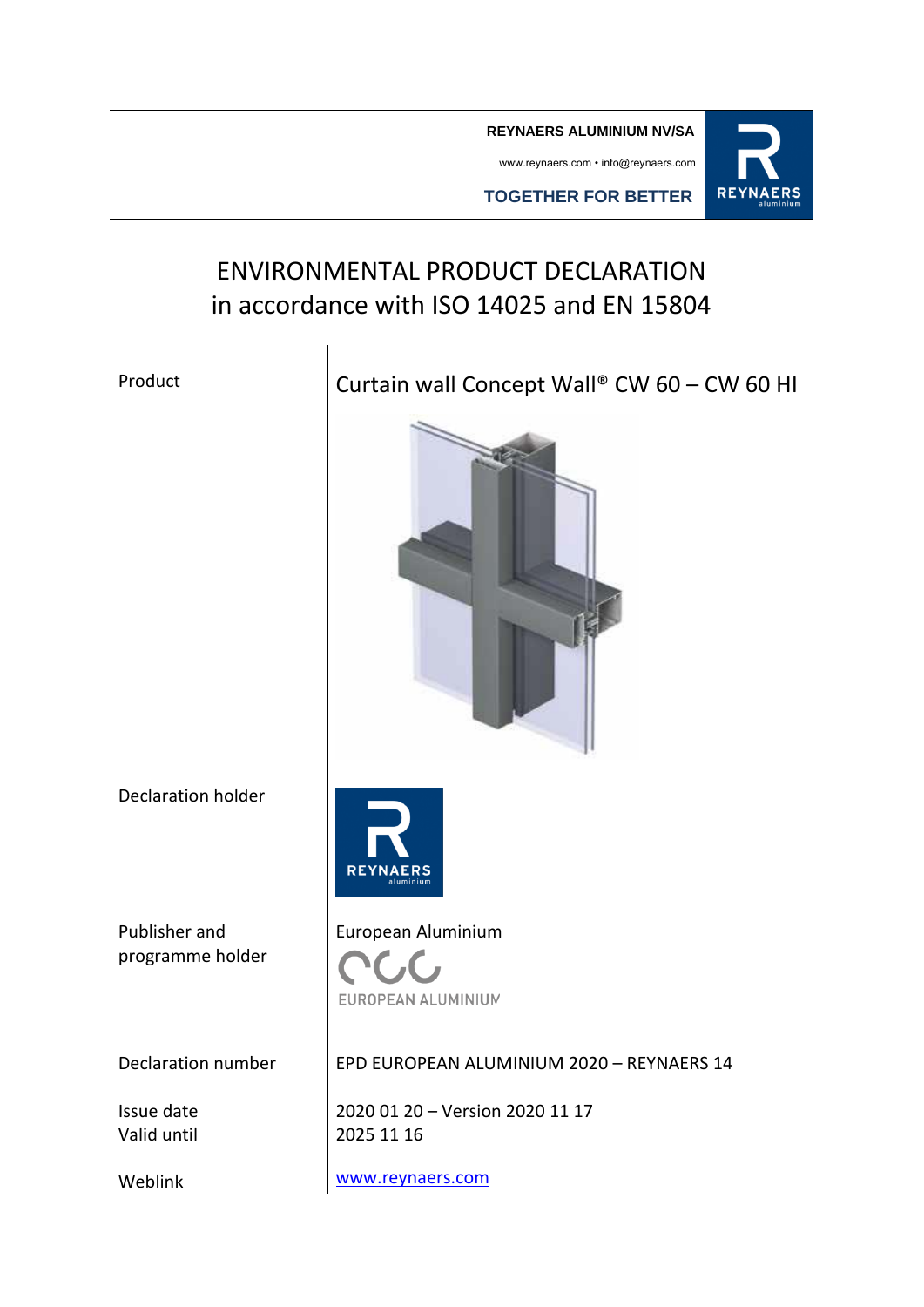



#### **1. General information**

| Owner of the declaration      | Reynaers Aluminium                                                                                                                             |  |  |  |  |  |
|-------------------------------|------------------------------------------------------------------------------------------------------------------------------------------------|--|--|--|--|--|
|                               | Oude Liersebaan 266                                                                                                                            |  |  |  |  |  |
|                               | B-2570 Duffel, Belgium                                                                                                                         |  |  |  |  |  |
| Programme holder              | European Aluminium AISBL                                                                                                                       |  |  |  |  |  |
|                               | (previously European Aluminium Association AISBL)                                                                                              |  |  |  |  |  |
|                               | Avenue de Tervueren, 168                                                                                                                       |  |  |  |  |  |
|                               | B - 1150 Brussels                                                                                                                              |  |  |  |  |  |
|                               | Belgium                                                                                                                                        |  |  |  |  |  |
|                               |                                                                                                                                                |  |  |  |  |  |
|                               | Dr Gerd Götz, Director General                                                                                                                 |  |  |  |  |  |
| PCR used for the verification | EAA Product Category Rules (PCR) for Aluminium Building Products -<br>version of 30 January 2013                                               |  |  |  |  |  |
| Verification                  | EN15804 serves as core PCR completed by EAA PCR                                                                                                |  |  |  |  |  |
|                               | Verification of the EPD by an independent third party in                                                                                       |  |  |  |  |  |
|                               | accordance with ISO 14025                                                                                                                      |  |  |  |  |  |
|                               | Internally<br>X Externally                                                                                                                     |  |  |  |  |  |
| Verifier                      |                                                                                                                                                |  |  |  |  |  |
|                               | livel-Otto New                                                                                                                                 |  |  |  |  |  |
|                               | <b>Carl-Otto Nevén</b>                                                                                                                         |  |  |  |  |  |
|                               | NEVÉN Miljökonsult/Environmental Cons.                                                                                                         |  |  |  |  |  |
| Declaration number            | EPD EUROPEAN ALUMINIUM 2020 - REYNAERS 14                                                                                                      |  |  |  |  |  |
| <b>Declared Unit</b>          | 1 m <sup>2</sup> of curtain wall type Concept Wall® CW 60 - Concept Wall® CW 60 HI                                                             |  |  |  |  |  |
| Product group covered and     | This EPD covers 1 $m^2$ of curtain wall type Concept Wall® CW 60 - Concept                                                                     |  |  |  |  |  |
| applicability                 | Wall® CW 60 HI. These EPD results have been calculated from a modelling                                                                        |  |  |  |  |  |
|                               | software originally developed by thinkstep and successively updated by                                                                         |  |  |  |  |  |
|                               | Ecoinnovazione s.r.l. via an i-report in GaBi 8.7. Among the product family,                                                                   |  |  |  |  |  |
|                               | three representative products have been selected and corresponding EPD                                                                         |  |  |  |  |  |
|                               | results have been calculated based on specific bill of materials. These three                                                                  |  |  |  |  |  |
|                               | products refer to double glazing curtain wall for CW 60 and CW 60-HI and                                                                       |  |  |  |  |  |
|                               | triple glazing curtain wall for CW 60-HI. The results generated by this EPD-                                                                   |  |  |  |  |  |
|                               | data software can be considered as a good proxy to model the curtain walls                                                                     |  |  |  |  |  |
|                               | designed by Reynaers and fabricated by their European distributors.<br>The owner of the declaration is liable for the underlying manufacturing |  |  |  |  |  |
| Liability                     | information and evidence; European Aluminium, i.e. the programme holder,                                                                       |  |  |  |  |  |
|                               | is not be liable in this respect.                                                                                                              |  |  |  |  |  |
|                               |                                                                                                                                                |  |  |  |  |  |

#### **2. Product**

## 2.1. Product description and application

This Environmental Product Declaration (EPD) is for business to business communication. This EPD refers to the Concept Wall® 60 (CW 60) and Concept Wall® 60 - HI (CW 60-HI) which are a façade and roof system that offers unlimited design freedom and allows maximum transparency. CW 60 and CW 60-HI are available in several design and glazing variants, but also includes different technical variants to comply with specified levels of fire-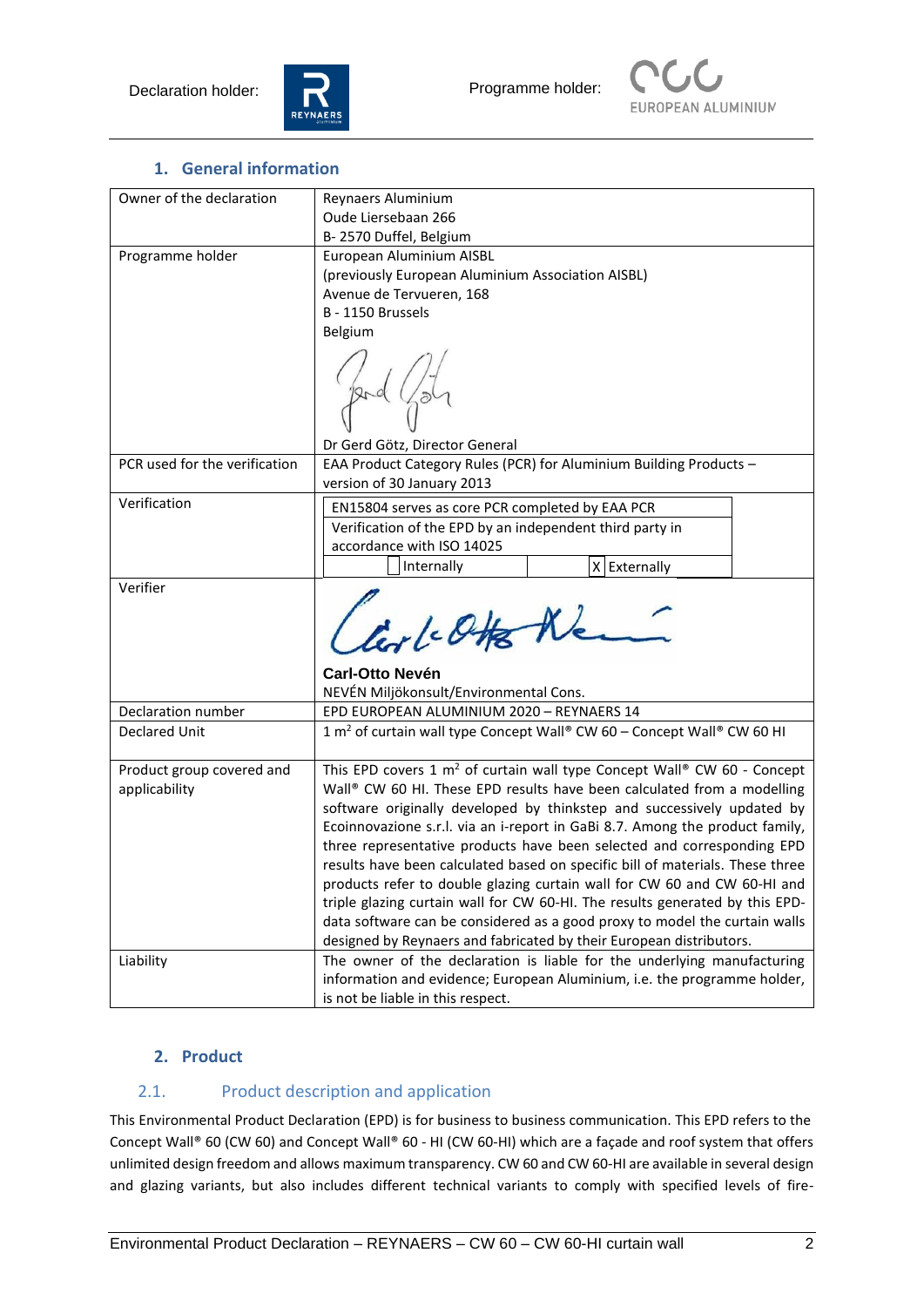



resistance and thermal insulation. The design variants offer solutions for both the exterior and the interior of the building.

The representative product is a double-glazed curtain wall of 7.2 m high by 3.6 m wide as sketched in Figure 1.



Figure 1. Sketch of the representative product for the curtain wall.

The representative products are composed of 2 vertical mullions (profiles) and 2 horizontal transoms forming the border of the section. Two additional vertical mullions and 5 transoms divide the curtain wall area in 18 sections, ranging in size from 0.9m x 0.9m to 1.5m x 1.5m. All these sections are filled with double or triple glazing units depending on the product.

As a conservative estimate, the calculated BoM considers 100% of the mass of the profiles located at the boarder of the representative product. In practice, these profiles can be shared with subsequent curtain wall sections.

EPD results have been calculated for 3 representative products, that are detailed in Table 1. There is no integration of operable windows in the representative product.

| ID | Model      | Size (W x H)                         | Glazing             | Surface area $(m2)$ |
|----|------------|--------------------------------------|---------------------|---------------------|
|    | CW 60      | $7.2 \text{ m} \times 3.6 \text{ m}$ | Double (10+8 mm)    | 25.92               |
|    | CW 60 - HI | $7.2 \text{ m} \times 3.6 \text{ m}$ | Double $(10+8$ mm)  | 25.92               |
| з  | CW 60 - HI | $7.2 \text{ m} \times 3.6 \text{ m}$ | Triple (10+8+10 mm) | 25.92               |

Table 1. List of representative products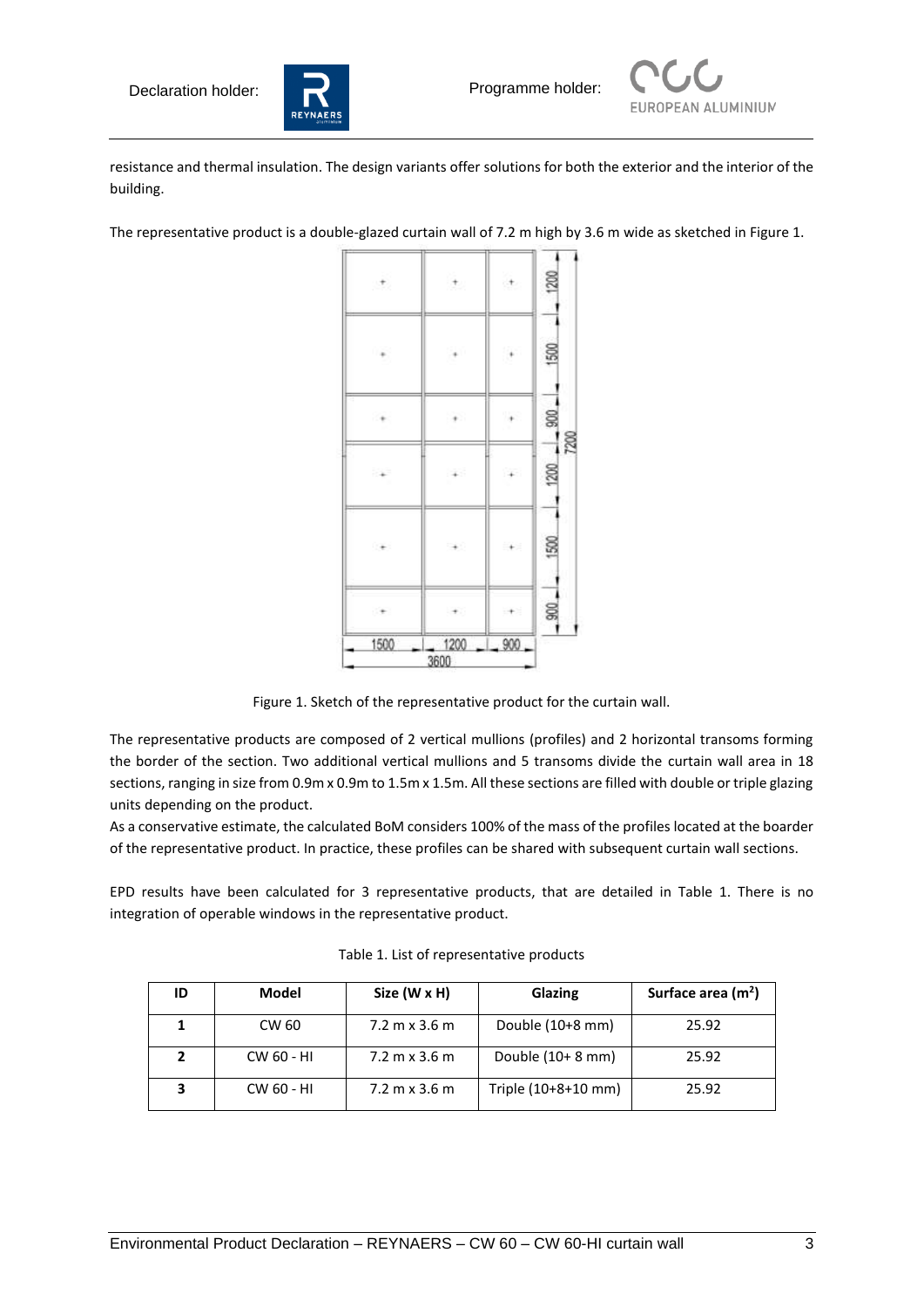



#### 2.2. Technical data

The most relevant technical data are reported in Table 2.

#### Table 2. Most relevant technical data

| Category                  | <b>Description &amp; value</b>                | <b>Standards</b>   |  |  |
|---------------------------|-----------------------------------------------|--------------------|--|--|
| <b>Thermal Insulation</b> | Between 0.76 and 2.6 depending on the profile | EN 12631 EN 13947  |  |  |
|                           | and insulation level                          |                    |  |  |
|                           |                                               |                    |  |  |
| Acoustic performance      | Rw (C;Ctr) = 34 (-1;-4) $dB/47$ (-2;-5) dB,   | EN ISO 10140-3;    |  |  |
|                           | depending on the glazing type                 | EN ISO 717-1       |  |  |
| Air tightness             | A4 (600 Pa)                                   | EN 12153, EN 12152 |  |  |
| Water tightness           | RE 1200                                       | EN 12155, EN 12154 |  |  |
| Wind load resistance      | 2400 Pa                                       | EN 12179, EN 13116 |  |  |
| Resistance<br>against     | 15/E5                                         | EN 14019           |  |  |
| impact                    |                                               |                    |  |  |
| Burglar resistance        | RC2/RC3                                       |                    |  |  |

For the most up-to-date values of the technical data, please refer to the product specifications available on the Reynaers website (see the specifications for CW 60 – CW 60 HI products in the section [www.reynaers.com/consumers/our-products](http://www.reynaers.com/consumers/our-products) ).

#### 2.3. Relevant Standards for market Applications

Most relevant standards for applications of aluminium curtain walls in buildings are EN 13830

## 2.4. Delivery status and packaging

The Curtain walls are supplied in customised dimensions with appropriate protection and transport equipment e.g. racks. Occasionally, the aluminium profiles can be protected with a thin adhesive plastic film. This packing is not considered in this EPD study.

## 2.5. Curtain wall fabrication (foreground processes)

The curtain wall considered in the EPD project is a stick-type curtain wall.

This curtain wall is based on installed long vertical aluminium profiles (called mullions) covering several floors, i.e. between 2 to 3 floors, and shorter aluminium profiles positioned horizontally (called transoms) to fix the various glazing units or opaque panels. Framing members may be fabricated in a shop, but all installation and glazing is typically performed at the jobsite.

The contribution of the fabrication process to the overall production impact of the curtain wall is below the cutoff rule of 5%. Hence, no specific LCA modelling has been done on that process step, except a scrap rate of 3% for the aluminium profile which has been considered.

#### 2.6. Main background processes

The main production processes are reported in Figure 2.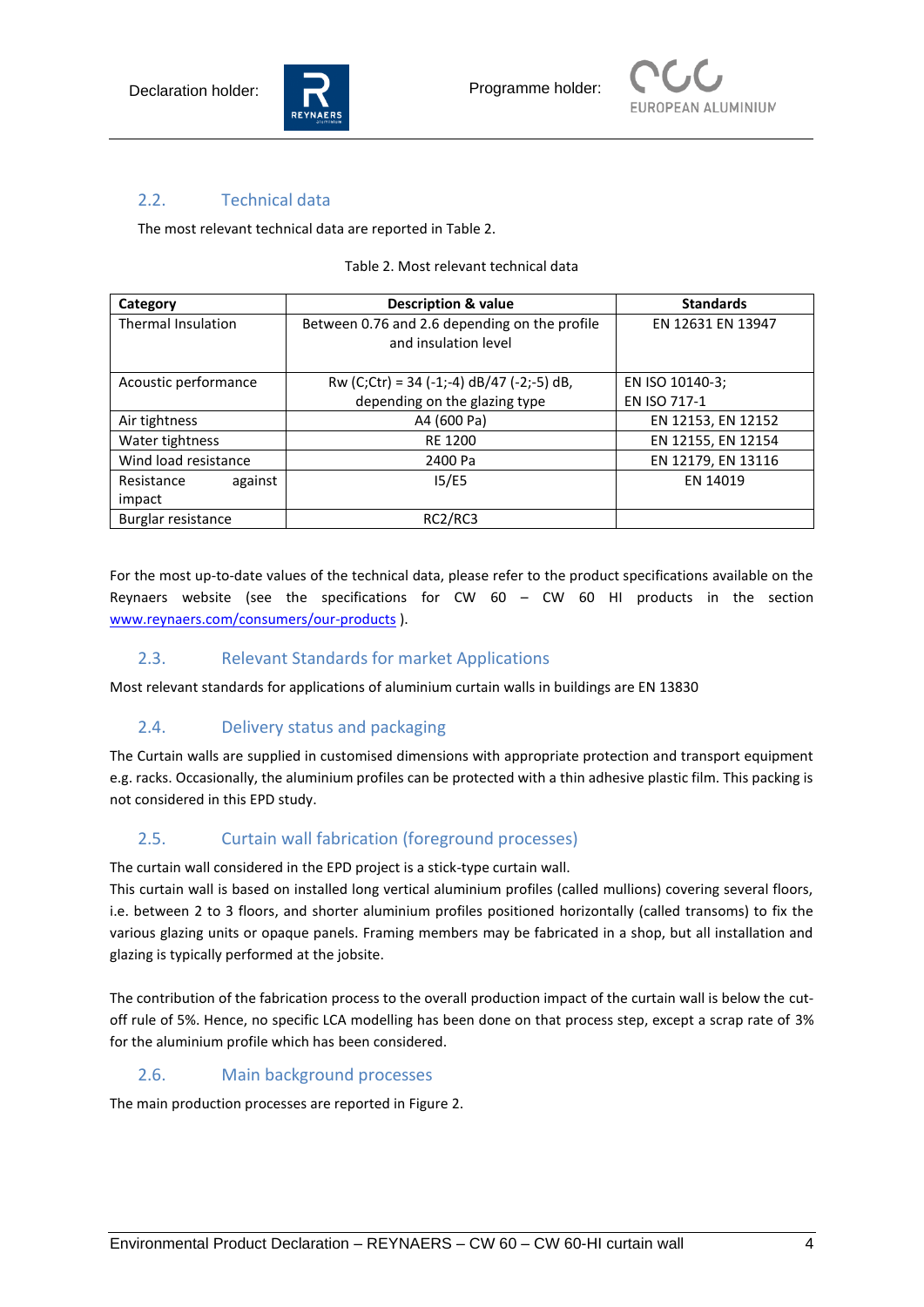Declaration holder: **Programme holder:** 







Figure 2. Main production processes and components of aluminium curtain wall

The aluminium profile production has been modelled using European Aluminium LCI datasets (year 2015) for the primary aluminium production, extrusion, recycling and remelting as described in the Environmental profile report developed by European Aluminium. The aluminium ingot (i.e. the billet) production has assumed that aluminium originated for 54% from primary aluminium and 46% from recycling which corresponds to the average recycling input rate of aluminium produced in Europe.

For the other components and materials production, e.g. thermal break, gaskets, glass unit or fittings, datasets from the GaBi database have been used (version GaBi 8.7, SP39, 2019). The powder coating of aluminium profile has been modelled using GaBi datasets as well.

## 2.7. Health and safety aspects during production and installation

There are no critical health and safety aspects during the production of aluminium curtain walls. The pretreatments used for the pre-treatment of aluminium profile do not contain chromium nor other substances of very high concern (SVHC substances), and this process is followed by a coating process realised using a powder without VOC.

There are no relevant aspects of occupational health and safety during the further processing and installation of Reynaers curtain walls. Under normal installation, no measurable environmental impacts can be associated with the use of Reynaers aluminium curtain walls. The appropriate safety measures need to be taken at the building site, especially if installation takes place on a high-rise building.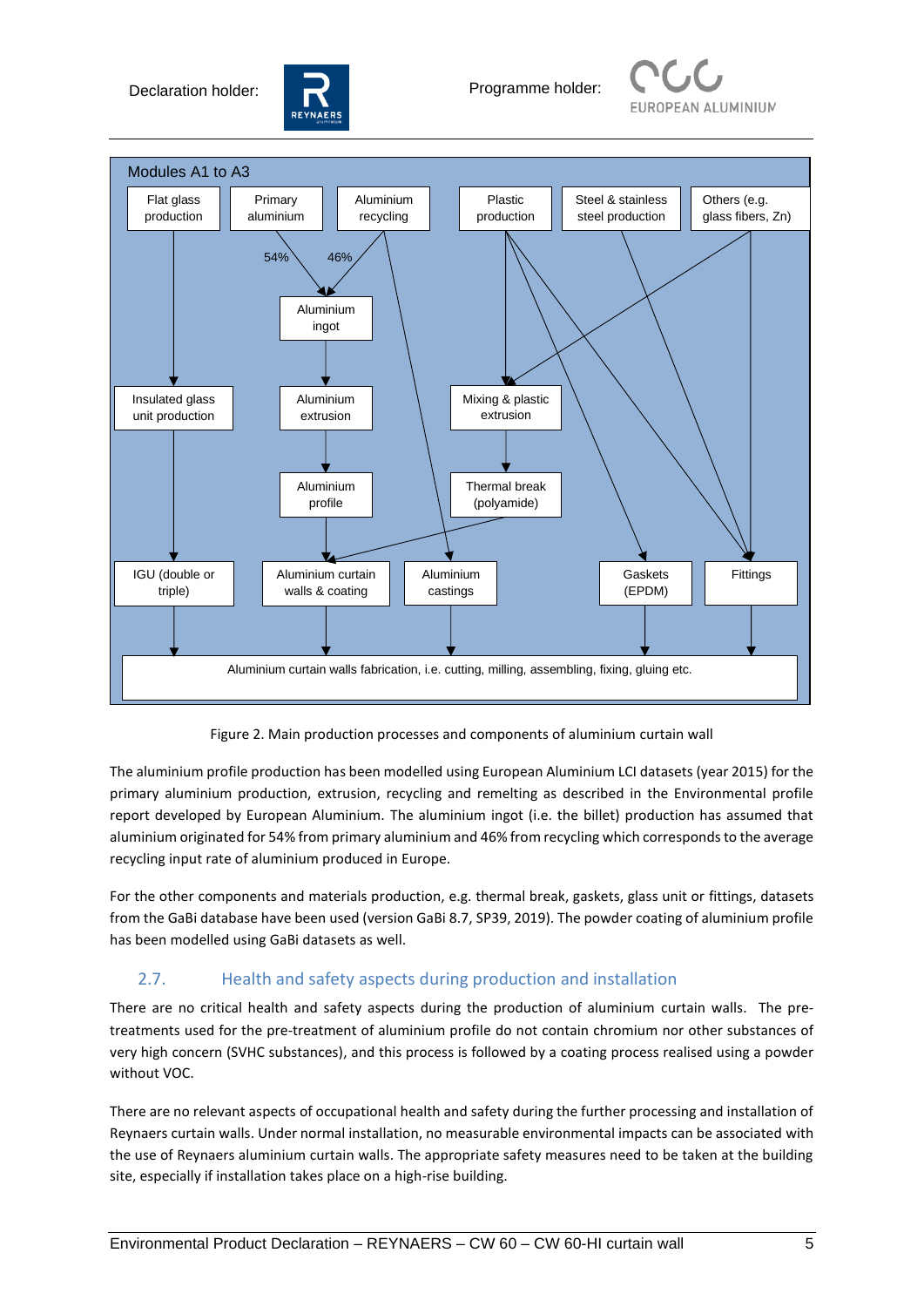



#### 2.8. Further processing, use and reference service life

CW 60 – CW 60 HI curtain walls are customised building products which are assembled on the building site. This EPD does not cover the downstream process to install the product at the building site.

During use, the indoor air quality, i.e. VOC emission, is not affected by aluminium curtain walls / VOC from aluminium windows/.

Since the use phase is not modelled, no specific information can be given about the Reference Service Life. In normal use, aluminium building products are not altered or corroded over time. A regular cleaning (e.g. once a year) of the product suffices to secure a long service life. However, the use of highly alkaline (pH >10) or highly acidic (pH < 4) cleaning solutions should be avoided.

In practice, a service life of 50 years can be assumed in normal use for such application /DURABILITY/.

In case of fire, aluminium is a non-combustible construction material (European Fire Class A1) in accordance to EN 13501 as well as Directive 96/603/EC, and does not therefore make any contribution to fire.

## 2.9. End of life stage

At the end-of-life stage, aluminium curtain walls should be specifically dismantled and collected in order to be treated since they include several materials which can be efficiently recycled or can be used for energy recovery.

In particular the aluminium profiles are systematically dismantled and sent for recycling. This high collection rate has been confirmed by a study done by Delft University showing that large aluminium pieces like aluminium profiles are systematically collected thanks to their intrinsic economic value /EAA DELFT/. Hence, a collection rate of 99% was used for the profiles.

Gaskets, thermal breaks and hardware are collected together with the aluminium profiles and are then treated through shredding and sorting with the aluminium profile. The glazing unit, however, is not systematically collected at the building renovation or demolition site. Indeed, the glazing unit is still often broken on site and is then sent to landfilling. In some European countries, the glazing unit is specifically collected and sent to recycling, e.g. in the Netherlands. Hence, two extreme end of life scenarios have been used for flat glass: 100% recycling or 100% landfilling.

From collected aluminium scrap (99%), up to the recycled aluminium ingot (92%), it is assumed as a conservative estimate that 7% of the aluminium metal is lost.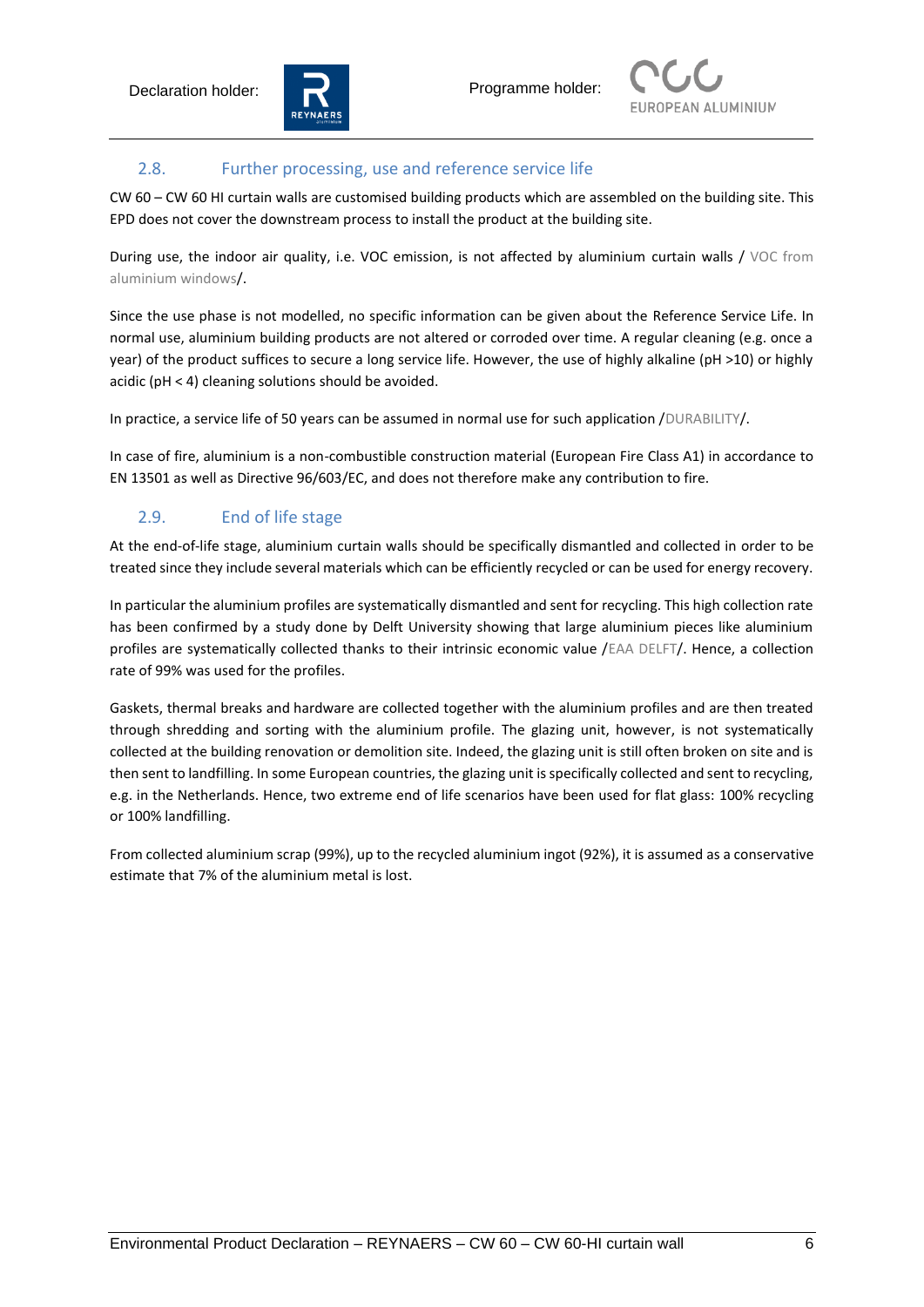



The waste code for aluminium in accordance with the European Waste Catalogue (EWC) is 17 04 02. Figure 3 reports the main processes and parameters used for the end of life stage modelling.



Figure 3. Main processes and parameters for the end of life stage modelling

#### **3. LCA: Calculation rules**

#### 3.1. Product size, Bill of Materials and declared unit

EPD calculations have been done for the three representative products described under point 2.1. The Bill of Materials of the three representative products are reported in Table 4. The declared unit corresponds to 1  $m^2$  of curtain wall.

The EPD results are reported for the three representative products in the 3 annexes of this EPD.

| Reference                       |                 | 2                   |                    |
|---------------------------------|-----------------|---------------------|--------------------|
| <b>Type</b>                     | CW 60 double GU | CW 60 -HI Double GU | CW 60-HI triple GU |
| <b>Glass</b>                    | 42.12           | 42.12               | 65.52              |
| <b>Aluminium</b>                | 8.37            | 8.37                | 8.59               |
| <b>Thermal break</b>            | 0.01            | 0.01                | 0.01               |
| Gasket                          | 0.73            | 0.60                | 0.73               |
| <b>Fitting</b>                  | 0.10            | 0.10                | 0.18               |
| Others - in plastics            | 0.34            | 0.03                | 0.05               |
| <b>Others - other materials</b> | 0.00            | 0.00                | 0.00               |
| <b>Total</b>                    | 51.67           | 51.23               | 75.07              |

Table 4. Bill of Materials (kg) of the declared unit for the 3 representative products

#### 3.2. System boundaries

Type of EPD: Cradle to gate – with options

The production stage (modules A1-A3) includes processes that provide materials and energy input for the system, manufacturing and transport processes up to the factory gate, as well as waste processing.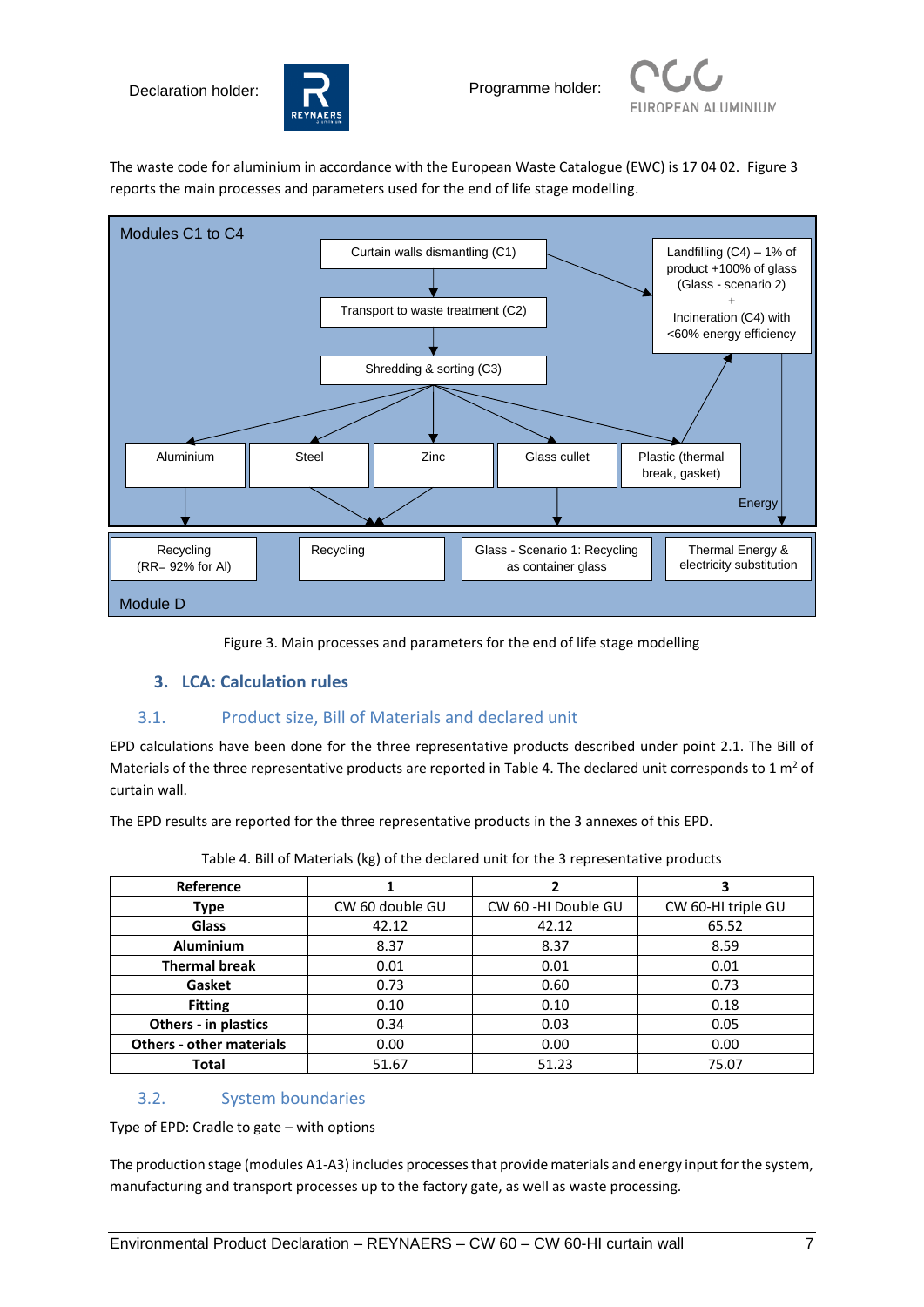



For the end of life, a collection rate of 99% is assumed and directed to recycling (module D). The 1% lost product is modelled through landfilling (module C4). Considering the few losses along the recycling chain, it is assumed that 92% of the Al material is effectively recycled as new ingot. Hence, an end of life recycling rate of 92% is used within module D to reflect the benefits of recycling through the substitution principle.

## 3.3. Estimates and assumptions

It has been assumed that the aluminium profiles were composed of a mix of 54% primary aluminium and 46% recycled aluminium. Such mix represents the typical sourcing of aluminium in Europe, all markets included. Alloying elements were not considered and a pure aluminium profile has been assumed as a proxy. Alloy used by Reynaers is composed of at least 98% of Aluminium. Hence, such assumption appears adequate.

## 3.4. Cut-off criteria

No specific data were collected and used to model the fabrication stage, which has a limited impact on the full life cycle profile of windows, doors or curtain walls. The impact of fabrication operations is below the cut-off rules of 5%. Nevertheless, a scrap rate of 3% at the fabrication stage has been considered into the LCA model.

## 3.5. Background data

GaBi 8.7 2019 – the software system for comprehensive analysis developed initially by thinkstep (previously PE International) – was used for modelling the life cycle for the production of the aluminium sliding doors. Generic GaBi 8.7 data sets have been used for energy, transport and consumables. For the aluminium primary production, recycling and sheet production, the datasets described in the environmental profile report 2018 of European Aluminium have been used.

## 3.6. Foreground data and EPD-data tool

The modelling efforts were focussed on the identification of representative products and the proper calculation and consideration of the BoM of the representative products within the LCA model.

No specific process data have been collected considering that their impact on the whole product life cycle is limited. In most cases, the curtain wall fabrication is not performed by Reynaers but by their distributors disseminated in Europe which sell and install Reynaers systems on the European market. Hence, collecting data on this process step is also very challenging. In any case, energy and consumables used at the fabrication stage are below the cut-off rule of 5% and were not considered. A scrap rate of 3% at fabrication stage was anyway considered in the model.

## 3.7. Data quality

The data quality can be considered as good. The LCA models have been checked and most relevant flows are considered. Technological, geographical and temporal representativeness is appropriate. The use of collective data can be considered as a reasonable proxy for the Reynaers aluminium systems.

## 3.8. Allocation

Any aluminium scrap produced along the fabrication chain is sent back to recycling. This recycling loop has been modelled in the GaBi model so that the aluminium curtain wall is the only product exiting the gate. Hence, the production process does not deliver any co-products.

At the end-of-life stage, the aluminium curtain wall is sent to an EoL treatment which is modelled according to the scenario reported in section 2.9. The environmental burdens and benefits of recycling and energy recovery are calculated in module D accordingly.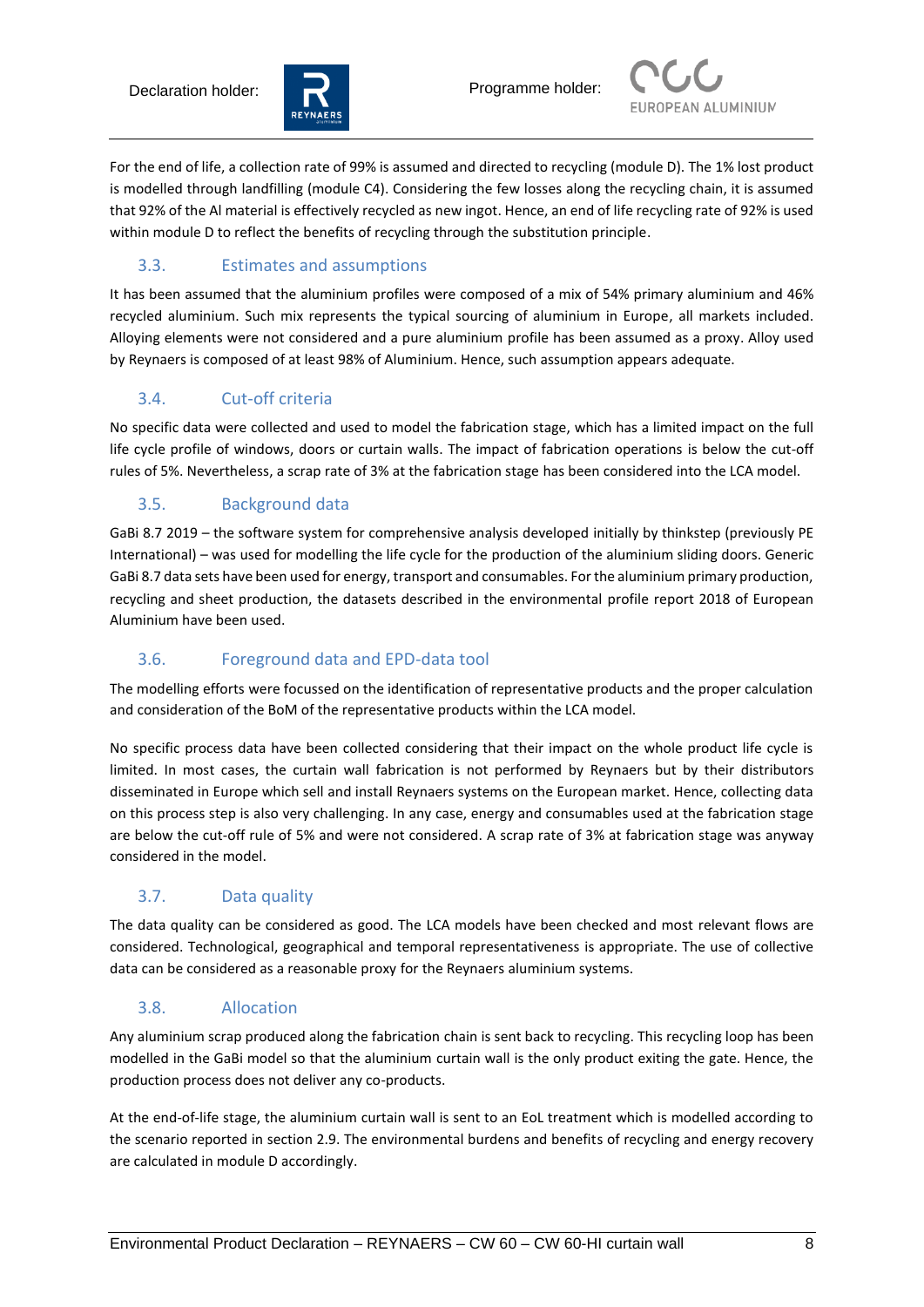



#### 3.9. Comparability

As a general rule, a comparison or evaluation of EPD data is only possible when all of the data to be compared has been drawn up in accordance with EN 15804 and the building context or product-specific characteristics are taken into consideration.

#### **4. LCA scenarios and additional technical information**

Modules A4, A5 and B1-B7 are not taken into consideration in this Declaration. In module A1, a recycled metal content of 46% is assumed. Hence, end of life credits are calculated in Module D based on a net aluminium recycling of 92% at end of life minus 46% at production stage, i.e. a quantity representing 46% of the aluminium content of the door. It is assumed that the inherent properties are conserved through recycling, i.e. quality factor is kept to one.

| Production                                                               |                           |                | Installation                  |                            |                                                | Use stage   |                |             |               |                              |                          | End-of-Life                 |                  | Next<br>product<br>system                               |                |                                           |
|--------------------------------------------------------------------------|---------------------------|----------------|-------------------------------|----------------------------|------------------------------------------------|-------------|----------------|-------------|---------------|------------------------------|--------------------------|-----------------------------|------------------|---------------------------------------------------------|----------------|-------------------------------------------|
| (extraction,<br>material)<br>Raw material supply<br>processing, recycled | Transport to manufacturer | Manufacturing  | site<br>Transport to building | Installation into building | application<br>$\overline{\phantom{0}}$<br>Use | Maintenance | Repair         | Replacement | Refurbishment | use<br>energy<br>Operational | use<br>Operational water | Deconstruction / demolition | Transport to EoL | reuse,<br>Waste processing for<br>recovery or recycling | Disposal       | Reuse, recovery or recycling<br>potential |
| A1                                                                       | A2                        | A <sub>3</sub> | A <sub>4</sub>                | A5                         | <b>B1</b>                                      | <b>B2</b>   | B <sub>3</sub> | <b>B4</b>   | <b>B5</b>     | <b>B6</b>                    | <b>B7</b>                | C <sub>1</sub>              | C <sub>2</sub>   | C <sub>3</sub>                                          | C <sub>4</sub> | D                                         |
| X                                                                        | X                         | X              | <b>MND</b>                    | <b>MND</b>                 | <b>MND</b>                                     | <b>MND</b>  | <b>MND</b>     | <b>MND</b>  | <b>MND</b>    | <b>MND</b>                   | <b>MND</b>               | X                           | X                | X                                                       | X              | $\mathsf{x}$                              |

#### Table 5. Modules addressed in the EPD study (X: module declared, MND: module not declared)

#### **5. LCA results**

The LCA results are reported in the 3 annexes.

List of abbreviations: GWP: Global warming potential; ODP: Ozone layer depletion potential; AP: Acidification potential of land and water; EP: Eutrophication potential; POCP: Photochemical oxidation potential; ADPE: Abiotic depletion potential (elements); ADPF: Abiotic depletion potential (fossil fuels); PERE: Use of renewable primary energy excluding renewable primary energy resources used as raw materials; PERM: Use of renewable primary energy resources used as raw materials; PERT: Total use of renewable primary energy resources; PENRE: Use of non-renewable primary energy excluding nonrenewable primary energy resources used as raw materials; PENRM: Use of non-renewable primary energy resources used as raw materials; PENRT: Total use of non-renewable primary energy resources; SM: Use of secondary materials; RSF: Use of renewable secondary fuels; NRSF: Use of non- renewable secondary fuels; FW: Use of net fresh water; HWD: Hazardous waste disposed; NHWD: Non-hazardous waste disposed; RWD: Radioactive waste disposed; CRU: Components for re-use; MFR: Materials for recycling; MER: Materials for energy recovery; EEE: Exported electrical energy; EET: Exported thermal energy.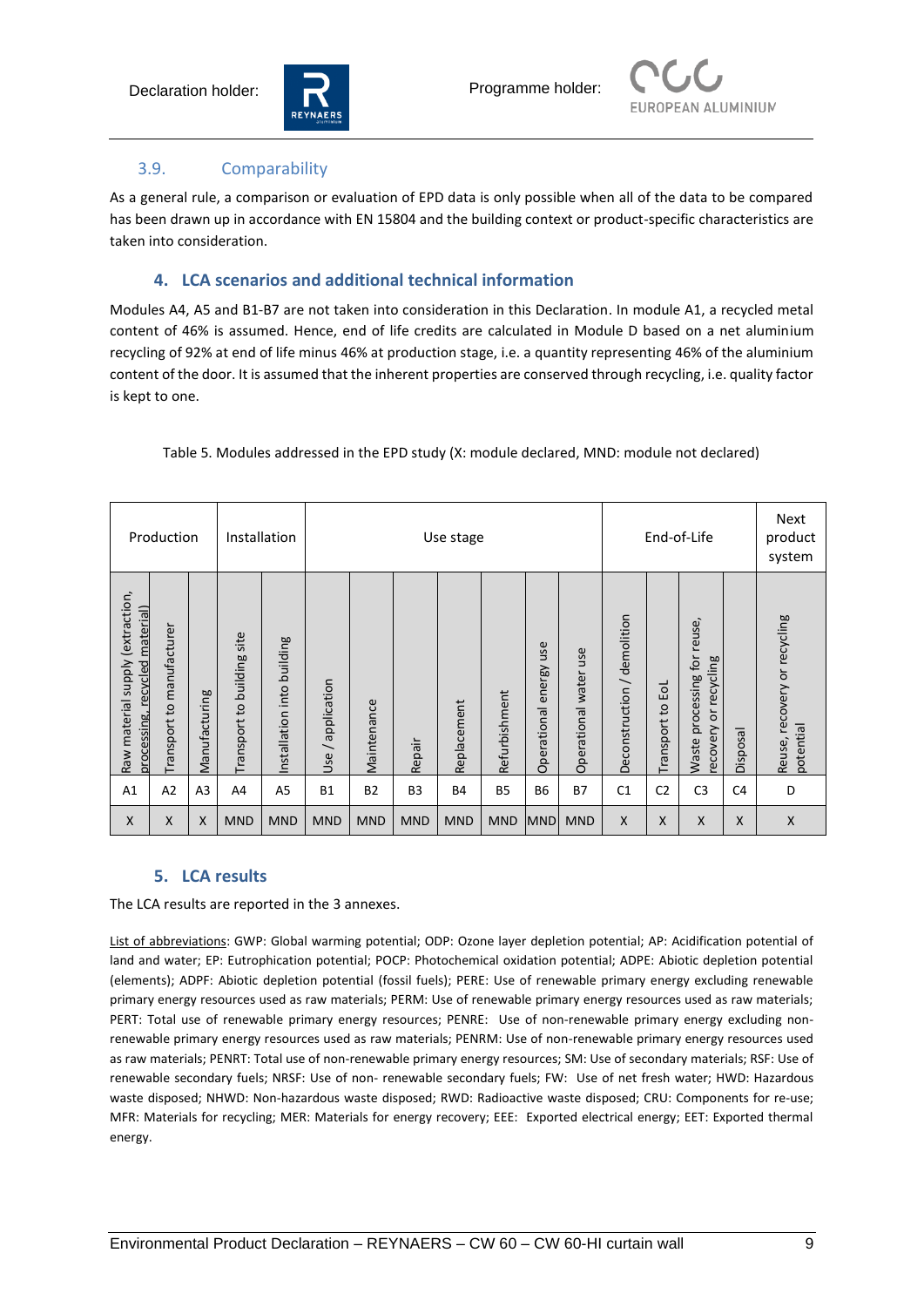



#### **6. LCA interpretation**

- Aluminium curtain wall production – Module A.

The majority of the environmental impacts come from the aluminium profile and to a lesser extent from the glazing unit. Hence, most indicators are influenced by the mass of aluminium in the declared unit: The higher the aluminium mass, the higher the indicator. Within the aluminium production processes, the primary aluminium production is dominant, especially the alumina production and the electrolysis. The recycled ingot production, which presents a much lower impact than the primary ingot production, is used in Module A1-A3 for the fraction of aluminium coming from recycling (46%). The extrusion process which transforms ingot, i.e. billets, into profile is much less significant. The LCA modelling and the impact of the primary aluminium production is detailed in the environmental profile report 2018.

The impact of the other components, e.g. thermal break, gaskets and fittings, is less significant due to their low contribution to the BoM.

- End of life stage (Module C) and benefits and loads resulting from reusable products, recyclable materials and/or useful energy carriers entering & leaving the product system (module D)

Parameters reported in Table 3 were used to model the end of life stage.

Module C: In all cases, the contribution of module C is very limited compared to modules A1-A3 and module D. (see Annex 3 for graphical representation). However, in case of the glass landfilling scenario, the mass of nonhazardous waste disposed becomes significant, i.e. corresponding at least to the mass of the glazing unit.

Module D: The environmental benefits come not only from the recycling of aluminium and metal fittings but also from glass recycling in case of the scenario with 100% recycling of the glass. About 40% to 50% depending on the representative product of GWP savings are obtained in Module D compared to the value calculated for module A1-A3 (see Annex 4 for graphical representation). The energy indicators follow the same trends. Additional benefits are also resulting from the energy recovery from EPDM and thermal break.

Since aluminium is one of the major materials used in the product and one of the major contributors to the total environmental impact of the product, the environmental impact of the aluminium used plays a fundamental role in determining the total environmental impact of the product. To show the relevance of this, Tables 6 – 11 report the results of a sensitivity analysis where the effect of having a different global warming potential for the aluminium used in the products on the global warming potential of the products object of this EPD is reported. For the calculation of the sensitivity analysis, 100% primary aluminium is considered and the values of 4 kg CO2/kg of primary aluminium and 5.1 kg CO2/kg primary aluminium have been used. The results are expressed per declared unit (1 m2 of curtain wall).

The results reported in Annexes 1-4 are calculated considering that the aluminium has a recycled content of 46% and the remaining primary aluminium has been modelled as "Primary Aluminium, European Consumption", to which corresponds a global warming potential of 8.6 kg CO<sub>2</sub>/kg of primary aluminium.

Table  $6$  – Results of the sensitivity analysis on global warming potential calculated considering 4 kg CO<sub>2</sub>/ kg primary aluminium for CW 60 – double glazing.

|                         | <b>Glass landfill</b> | <b>Glass recycling</b>   |
|-------------------------|-----------------------|--------------------------|
| <b>Impact Indicator</b> |                       | Global warming potential |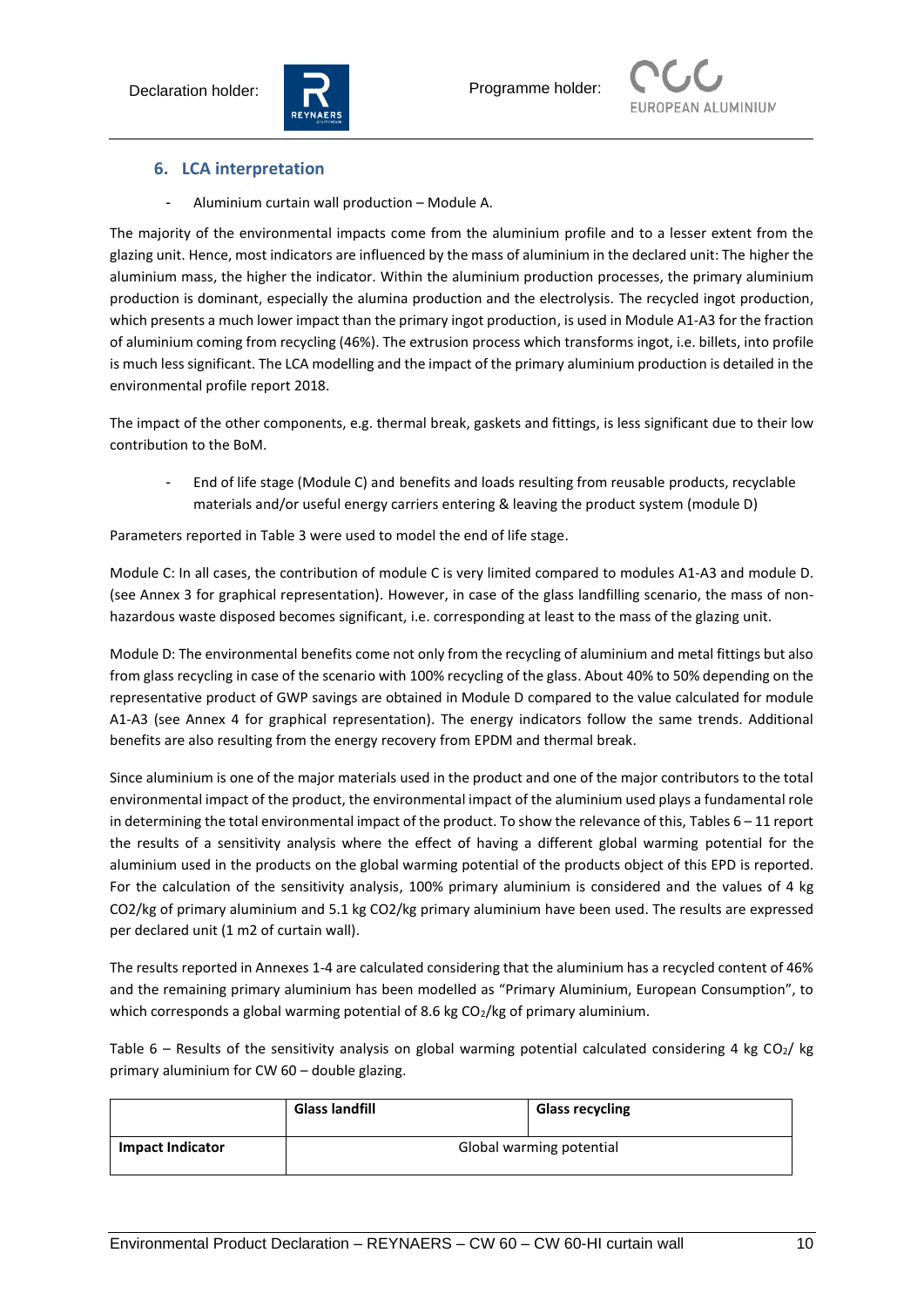



|                | <b>Glass landfill</b>        | <b>Glass recycling</b> |  |  |  |  |
|----------------|------------------------------|------------------------|--|--|--|--|
| Unit           | kg $CO_2$ -eq/m <sup>2</sup> |                        |  |  |  |  |
| $A1-A3$        | 104.15                       | 104.15                 |  |  |  |  |
| C1             | $1.98 \cdot 10^{-1}$         | $1.98 \cdot 10^{-1}$   |  |  |  |  |
| C <sub>2</sub> | $1.74 \cdot 10^{-1}$         | $3.75 \cdot 10^{-1}$   |  |  |  |  |
| C <sub>3</sub> | $2.82 \cdot 10^{-1}$         | 1.86                   |  |  |  |  |
| C <sub>4</sub> | 3.28                         | 2.65                   |  |  |  |  |
| D              | $-32.14$                     | $-54.39$               |  |  |  |  |

Table 7 – Results of the sensitivity analysis on global warming potential calculated considering 4 kg CO<sub>2</sub>/ kg primary aluminium for CW 60 HI – double glazing

|                         | <b>Glass landfill</b> | <b>Glass recycling</b>       |
|-------------------------|-----------------------|------------------------------|
| <b>Impact Indicator</b> |                       | Global warming potential     |
| Unit                    |                       | kg $CO_2$ -eq/m <sup>2</sup> |
| $A1-A3$                 | 102.75                | 102.75                       |
| C1                      | $1.97 \cdot 10^{-1}$  | $1.97 \cdot 10^{-1}$         |
| C <sub>2</sub>          | $1.67 \cdot 10^{-1}$  | $3.69 \cdot 10^{-1}$         |
| C <sub>3</sub>          | $2.69 \cdot 10^{-1}$  | 1.85                         |
| C <sub>4</sub>          | 2.24                  | 1.61                         |
| D                       | $-31.87$              | $-54.19$                     |

Table 8 – Results of the sensitivity analysis on global warming potential calculated considering 4 kg CO<sub>2</sub>/ kg primary aluminium for CW 60 HI – triple glazing

|                         | <b>Glass landfill</b>        | <b>Glass recycling</b> |  |  |  |  |
|-------------------------|------------------------------|------------------------|--|--|--|--|
| <b>Impact Indicator</b> | Global warming potential     |                        |  |  |  |  |
| Unit                    | kg $CO_2$ -eq/m <sup>2</sup> |                        |  |  |  |  |
| $A1-A3$                 | 140.21                       | 140.21                 |  |  |  |  |
| C <sub>1</sub>          | $2.12 \cdot 10^{-1}$         | $2.12 \cdot 10^{-1}$   |  |  |  |  |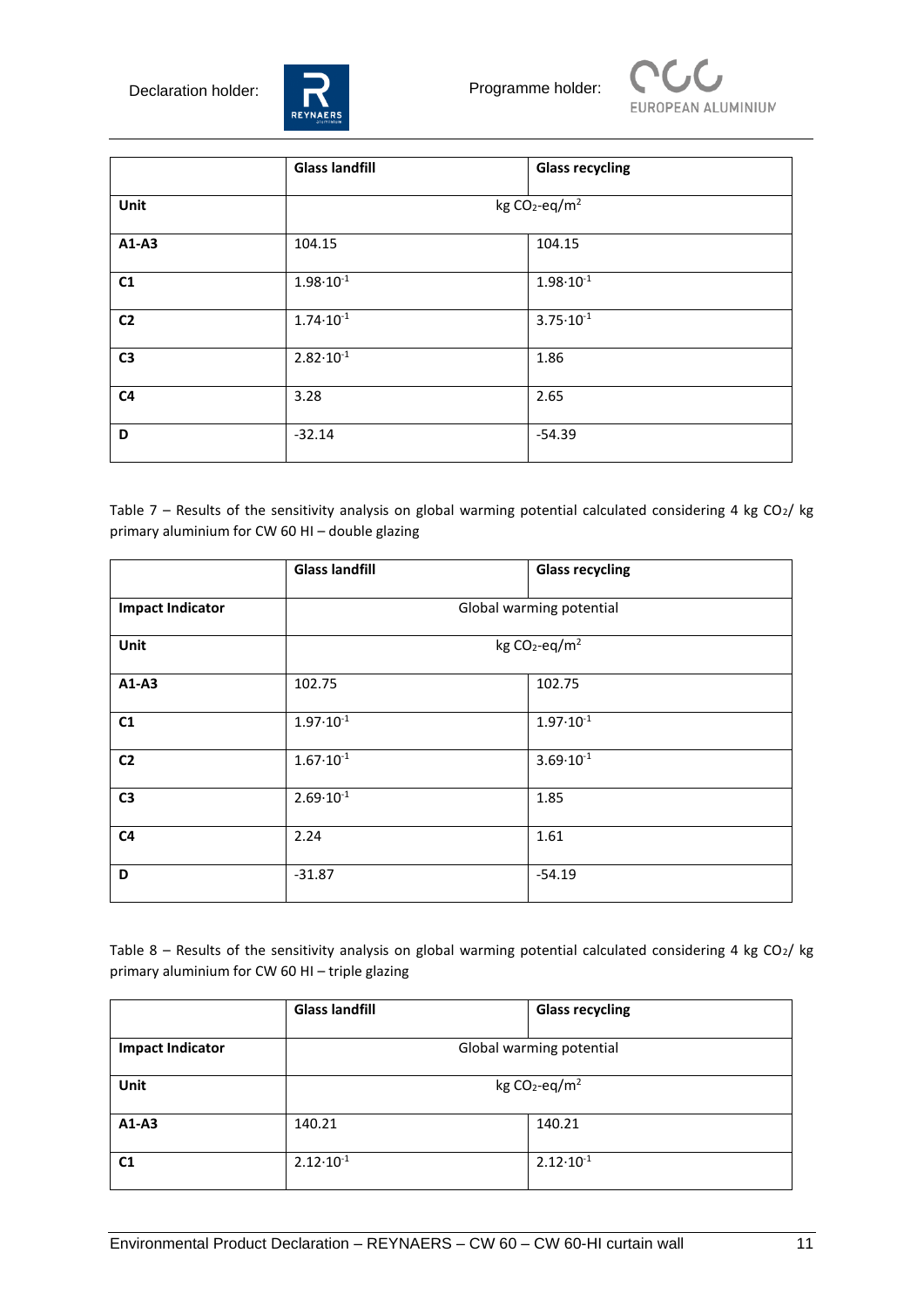



|                | <b>Glass landfill</b> | <b>Glass recycling</b> |
|----------------|-----------------------|------------------------|
| C <sub>2</sub> | $2.27 \cdot 10^{-1}$  | $5.41 \cdot 10^{-1}$   |
| C <sub>3</sub> | $2.82 \cdot 10^{-1}$  | 2.74                   |
| C <sub>4</sub> | 2.93                  | 1.96                   |
| D              | $-32.89$              | $-68.83$               |

Table 9 – Results of the sensitivity analysis on global warming potential calculated considering 5.1 kg CO<sub>2</sub>/ kg primary aluminium for CW 60 – double glazing.

|                         | <b>Glass landfill</b> | <b>Glass recycling</b>       |
|-------------------------|-----------------------|------------------------------|
| <b>Impact Indicator</b> |                       | Global warming potential     |
| Unit                    |                       | kg $CO_2$ -eq/m <sup>2</sup> |
| A1-A3                   | 113.27                | 113.27                       |
| C1                      | $1.98 \cdot 10^{-1}$  | $1.98 \cdot 10^{-1}$         |
| C <sub>2</sub>          | $1.74 \cdot 10^{-1}$  | $3.75 \cdot 10^{-1}$         |
| C <sub>3</sub>          | $2.82 \cdot 10^{-1}$  | 1.86                         |
| C <sub>4</sub>          | 3.28                  | 2.65                         |
| D                       | $-40.72$              | $-62.97$                     |

Table 10 – Results of the sensitivity analysis on global warming potential calculated considering 5.1 kg CO<sub>2</sub>/ kg primary aluminium for CW 60 HI – double glazing

|                         | <b>Glass landfill</b> | <b>Glass recycling</b>       |
|-------------------------|-----------------------|------------------------------|
| <b>Impact Indicator</b> |                       | Global warming potential     |
| Unit                    |                       | kg $CO_2$ -eq/m <sup>2</sup> |
| $A1-A3$                 | 111.87                | 111.87                       |
| C <sub>1</sub>          | $1.97 \cdot 10^{-1}$  | $1.97 \cdot 10^{-1}$         |
| C <sub>2</sub>          | $1.67 \cdot 10^{-1}$  | $3.69 \cdot 10^{-1}$         |
| C <sub>3</sub>          | $2.69 \cdot 10^{-1}$  | 1.85                         |
| C <sub>4</sub>          | 2.24                  | 1.61                         |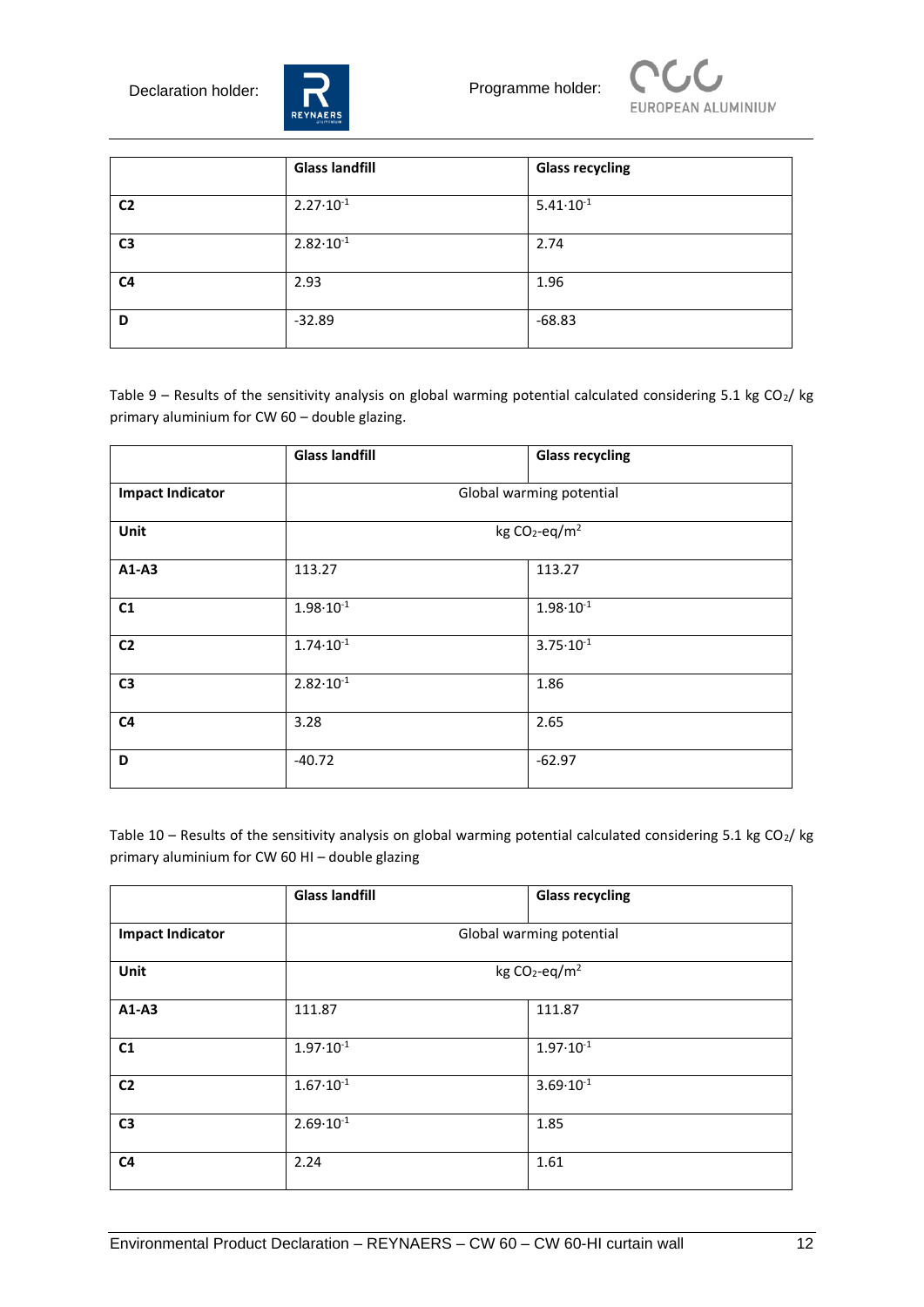



| <b>Glass landfill</b> | <b>Glass recycling</b> |
|-----------------------|------------------------|
| -40.45                | -62.77                 |

Table 11 – Results of the sensitivity analysis on global warming potential calculated considering 5.1 kg CO<sub>2</sub>/ kg primary aluminium for CW 60 HI – triple glazing

|                         | <b>Glass landfill</b> | <b>Glass recycling</b>       |
|-------------------------|-----------------------|------------------------------|
| <b>Impact Indicator</b> |                       | Global warming potential     |
| Unit                    |                       | kg $CO_2$ -eq/m <sup>2</sup> |
| A1-A3                   | 149.58                | 149.58                       |
| C1                      | $2.12 \cdot 10^{-1}$  | $2.12 \cdot 10^{-1}$         |
| C <sub>2</sub>          | $2.27 \cdot 10^{-1}$  | $5.41 \cdot 10^{-1}$         |
| C <sub>3</sub>          | $2.82 \cdot 10^{-1}$  | 2.74                         |
| C <sub>4</sub>          | 2.93                  | 1.96                         |
| D                       | $-41.71$              | $-77.64$                     |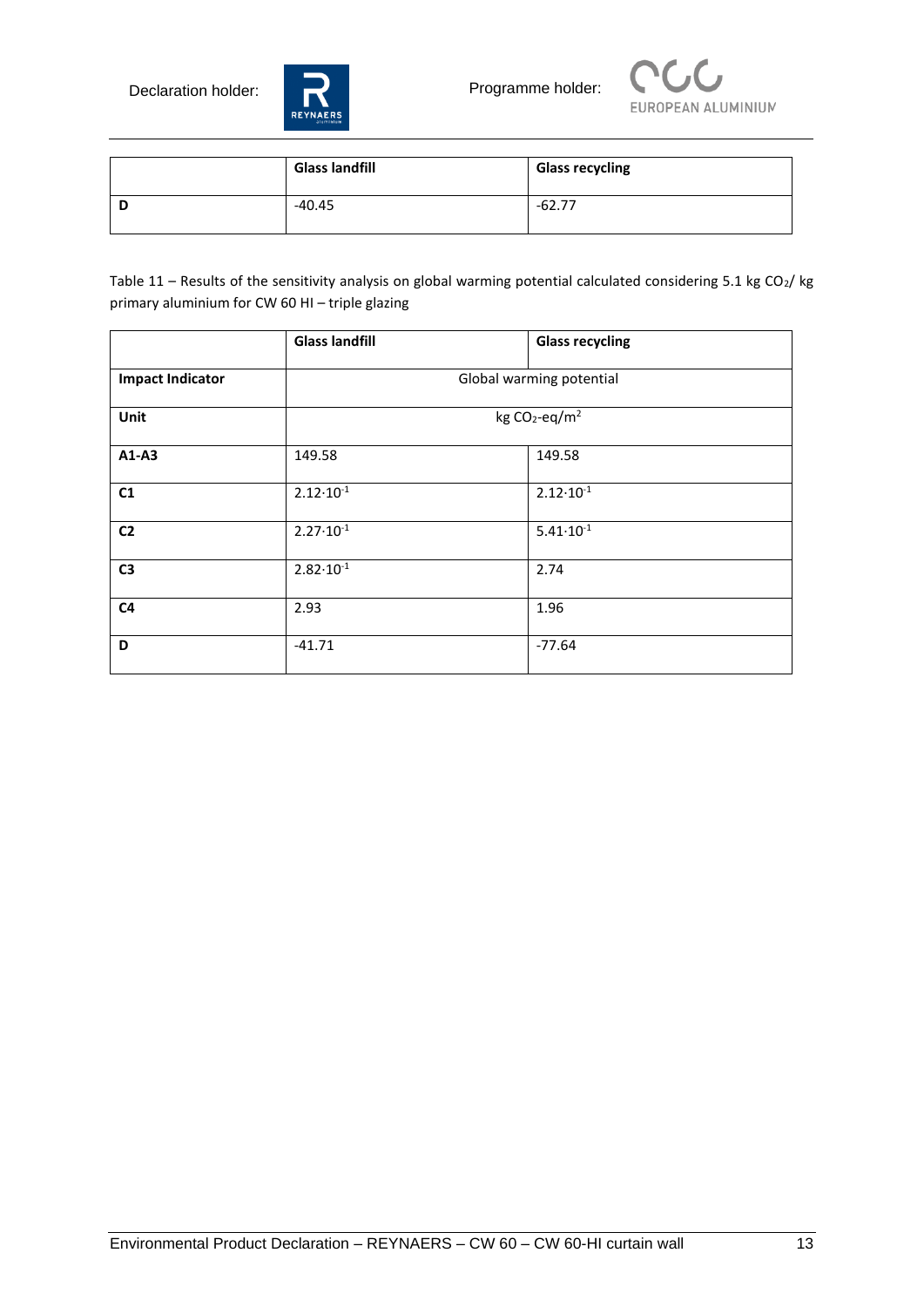



## **7. References**

| CEN/TR 15941        | Sustainability of construction works - Environmental product declarations - Methodology for selection<br>and use of generic data; CEN/TR 15941:2010 |  |  |  |  |  |  |  |
|---------------------|-----------------------------------------------------------------------------------------------------------------------------------------------------|--|--|--|--|--|--|--|
| DIRECTIVE 96/603/EC | COMMISSION DECISION of 4 October 1996 establishing the list of products belonging to Classes A ' No                                                 |  |  |  |  |  |  |  |
|                     | contribution to fire '                                                                                                                              |  |  |  |  |  |  |  |
| <b>DURABILITY</b>   | Aluminium and Durability - Towards Sustainable Cities, edited by Michael Stacey, Published by Cwningen                                              |  |  |  |  |  |  |  |
|                     | Press, November 2014 ISBN 978-0-9930162-0-2 (available at http://www.world-<br>aluminium.org/publications/)                                         |  |  |  |  |  |  |  |
|                     | COLLECTION OF ALUMINIUM FROM BUILDINGS IN EUROPE - A Study by Delft University of Technology -                                                      |  |  |  |  |  |  |  |
| <b>EAA DELFT</b>    | 2004, available at http://european-aluminium.eu/media/1628/collection-of-aluminium-from-buildings-                                                  |  |  |  |  |  |  |  |
|                     | in-europe.pdf                                                                                                                                       |  |  |  |  |  |  |  |
|                     | Environmental Profile Report for the European Aluminium Industry - 2018- Data for the year 2015,                                                    |  |  |  |  |  |  |  |
| <b>EAA EPR</b>      | available at https://www.european-aluminium.eu/resource-hub/environmental-profile-report-2018/                                                      |  |  |  |  |  |  |  |
|                     | Product Category Rules (PCR) for Aluminium Building Products - version of 30 Jan 2013, available at                                                 |  |  |  |  |  |  |  |
| <b>EAA PCR</b>      | http://european-aluminium.eu/resource-hub/epd-programme-according-to-en15804/                                                                       |  |  |  |  |  |  |  |
| EN 1026             | Windows and doors. Air permeability. Test method                                                                                                    |  |  |  |  |  |  |  |
| EN 1027             | Windows and doors. Watertightness. Test method                                                                                                      |  |  |  |  |  |  |  |
| EN 12207            | Windows and doors. Air permeability. Classification                                                                                                 |  |  |  |  |  |  |  |
| EN 12208            | Windows and doors. Watertightness. Classification                                                                                                   |  |  |  |  |  |  |  |
| EN 12210            | Windows and doors. Resistance to wind load. Classification                                                                                          |  |  |  |  |  |  |  |
| EN 12211            | Windows and doors. Resistance to wind load. Test method                                                                                             |  |  |  |  |  |  |  |
| EN 12519            | Windows and pedestrian doors - Terminology                                                                                                          |  |  |  |  |  |  |  |
| EN 12519            | Windows and pedestrian doors - Terminology                                                                                                          |  |  |  |  |  |  |  |
|                     | Windows and doors - Product standard, performance characteristics - Part 1: Windows and external                                                    |  |  |  |  |  |  |  |
| EN 14351-1          | pedestrian doorsets without resistance to fire and/or smoke leakage characteristics                                                                 |  |  |  |  |  |  |  |
|                     | Sustainability of construction works -Environmental Product Declarations - Core rules for the product                                               |  |  |  |  |  |  |  |
| EN 15804            | category of construction products                                                                                                                   |  |  |  |  |  |  |  |
| EN 1627             | Pedestrian doorsets, windows, curtain walling, grilles and shutters. Burglar resistance. Requirements and                                           |  |  |  |  |  |  |  |
|                     | classification                                                                                                                                      |  |  |  |  |  |  |  |
| EN 1630             | Pedestrian doorsets, windows, curtain walling, grilles and shutters - Burglar resistance - Test method for                                          |  |  |  |  |  |  |  |
|                     | the determination of resistance to manual burglary attempts                                                                                         |  |  |  |  |  |  |  |
|                     | Aluminium and aluminium alloys - Chemical composition and form of wrought products - Part 3:                                                        |  |  |  |  |  |  |  |
| EN 573-3            | Chemical composition and form of products                                                                                                           |  |  |  |  |  |  |  |
|                     | Thermal performance of windows, doors and shutters -- Calculation of thermal transmittance -- Part 1:                                               |  |  |  |  |  |  |  |
| EN ISO 10077-1      | General                                                                                                                                             |  |  |  |  |  |  |  |
| EN ISO 10077-2      | Thermal performance of windows, doors and shutters -- Calculation of thermal transmittance -- Part 2:                                               |  |  |  |  |  |  |  |
|                     | Numerical method for frames                                                                                                                         |  |  |  |  |  |  |  |
| EN ISO 14025        | Environmental labels and declarations - Type III environmental declarations - Principles and procedures                                             |  |  |  |  |  |  |  |
|                     |                                                                                                                                                     |  |  |  |  |  |  |  |
| EN ISO 140-3        | Acoustics -- Measurement of sound insulation in buildings and of building elements -- Part 3: Laboratory                                            |  |  |  |  |  |  |  |
|                     | measurements of airborne sound insulation of building elements                                                                                      |  |  |  |  |  |  |  |
| EN ISO 14040        | Environmental management - Life cycle assessment - Principles and framework                                                                         |  |  |  |  |  |  |  |
| EN ISO 14044        | Environmental management - Life cycle assessment - Requirements and guidelines                                                                      |  |  |  |  |  |  |  |
| EN ISO 717-1        | Acoustics -- Rating of sound insulation in buildings and of building elements -- Part 1: Airborne sound<br>insulation                               |  |  |  |  |  |  |  |
| GABI <sub>6</sub>   | GaBi 6.3 dataset documentation for the software-system and databases, LBP, University of Stuttgart and                                              |  |  |  |  |  |  |  |
|                     | PE INTERNATIONAL AG, Leinfelden-Echterdingen, 2013 (http://documentation.gabi-software.com/)                                                        |  |  |  |  |  |  |  |
| <b>NEN 6069</b>     | Beproeving en klassering van de brandwerendheid van bouwdelen en bouwproducten (fire resistance                                                     |  |  |  |  |  |  |  |
|                     | testing and classification of building elements and products)                                                                                       |  |  |  |  |  |  |  |
| RECYCLING IN        | TACKLING RECYCLING ASPECTS IN EN15804 - paper presented at the « LCA & Construction » conference                                                    |  |  |  |  |  |  |  |
| EN15804             | in Nantes 10-12 July 2012                                                                                                                           |  |  |  |  |  |  |  |
|                     |                                                                                                                                                     |  |  |  |  |  |  |  |
| VOC from Al         | Evaluation of Volatile Organic Compounds and aldehydes emitted by a "thermolacquered aluminium                                                      |  |  |  |  |  |  |  |
| windows             | window posed (White QUALICOAT)" according to ISO 16000, Bureau Veritas Laboratoires, Report                                                         |  |  |  |  |  |  |  |
|                     | N°1200410-1 (E12-002890)                                                                                                                            |  |  |  |  |  |  |  |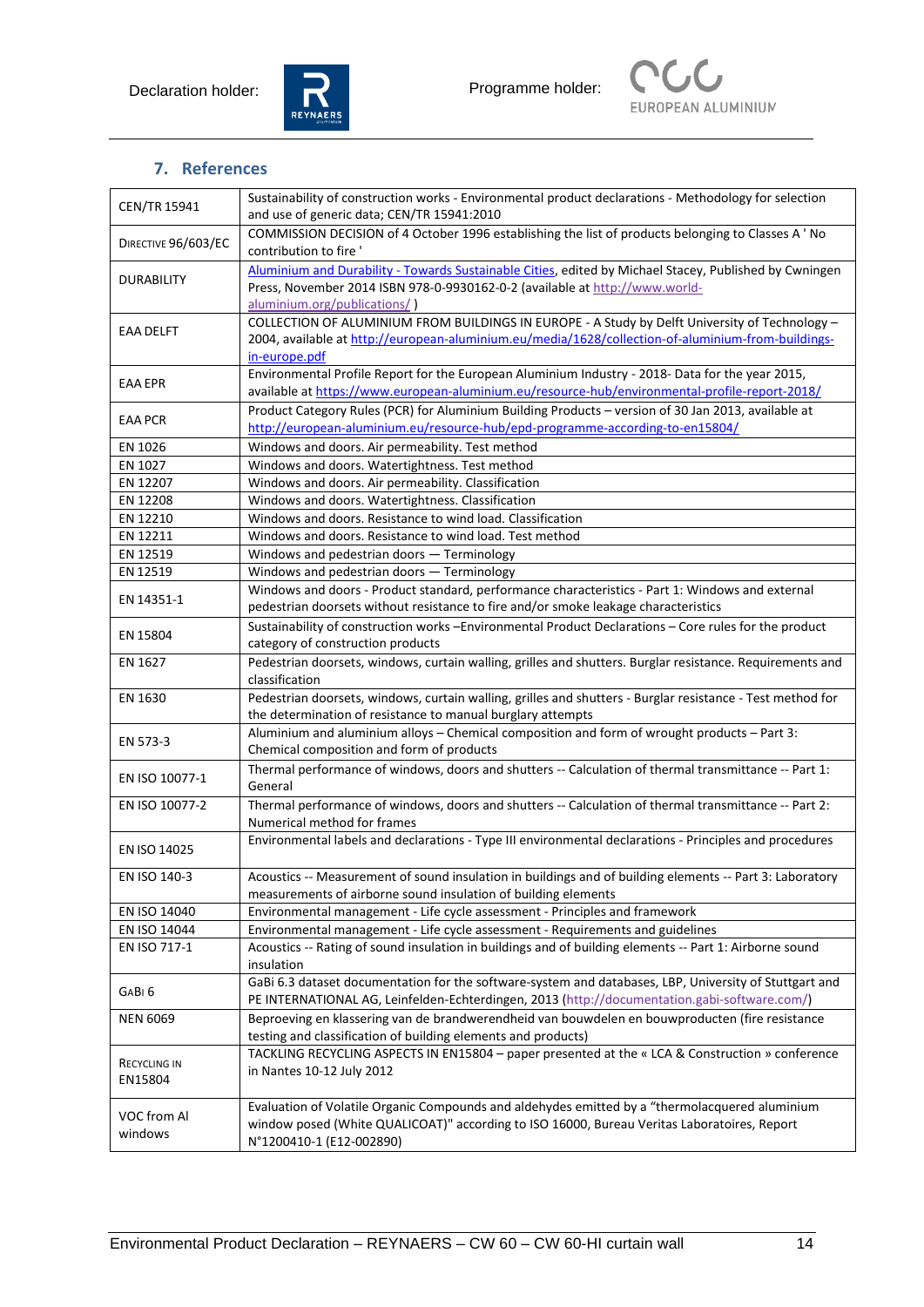



## Annex 1: EPD results for the 2 end of life scenarios of CW 60 double glazed

| Reference              |                              |
|------------------------|------------------------------|
| Width of the door [m]  | 3.6                          |
| Height of the door [m] | 72                           |
|                        | Double glazing (8 mm glass - |
| <b>Glazing Unit</b>    | 15 mm gap $-10$ mm glass)    |

| Bill of Materials of the declared unit in kg |       |  |  |  |  |  |  |  |  |
|----------------------------------------------|-------|--|--|--|--|--|--|--|--|
| Glass                                        | 42.12 |  |  |  |  |  |  |  |  |
| Aluminium                                    | 8.37  |  |  |  |  |  |  |  |  |
| Thermal break                                | 0.01  |  |  |  |  |  |  |  |  |
| Gasket                                       | 0.73  |  |  |  |  |  |  |  |  |
| Fitting                                      | 0.10  |  |  |  |  |  |  |  |  |
| Others - in plastics                         | 0.34  |  |  |  |  |  |  |  |  |
| Others - other materials                     | 0.00  |  |  |  |  |  |  |  |  |
| Total                                        | 51.67 |  |  |  |  |  |  |  |  |

|                     | The results are expressed per declared unit (1 m2 of curtain wall) |              |                                                        |                                                   |                       |                                      |                      |                                               |                |                                                 |                |                                               |
|---------------------|--------------------------------------------------------------------|--------------|--------------------------------------------------------|---------------------------------------------------|-----------------------|--------------------------------------|----------------------|-----------------------------------------------|----------------|-------------------------------------------------|----------------|-----------------------------------------------|
|                     | <b>ENVIRONMENTAL IMPACTS</b>                                       |              |                                                        |                                                   |                       |                                      |                      |                                               |                |                                                 |                |                                               |
|                     |                                                                    |              |                                                        | <b>Glass landfill</b>                             |                       |                                      |                      | <b>Glass recycling</b>                        |                |                                                 |                |                                               |
| Parameter           | Unit                                                               | A1-A3        | C1                                                     | C <sub>2</sub>                                    | C <sub>3</sub>        | C <sub>4</sub>                       | D                    | C1                                            | C <sub>2</sub> | C <sub>3</sub>                                  | C <sub>4</sub> | D                                             |
| <b>GWP</b>          | kg CO2-eq                                                          | 1.15E+02     |                                                        | 1.98E-01  1.74E-01  2.82E-01  3.28E+00 - 2.91E+01 |                       |                                      |                      | 1.98E-01 3.75E-01 1.86E+00 2.65E+00 -5.10E+01 |                |                                                 |                |                                               |
| ODP                 | kg CFC11-eq                                                        | 7.57E-10     |                                                        | 4.67E-15 5.98E-17 1.18E-14                        |                       |                                      | 5.67E-15 -3.93E-10   |                                               |                |                                                 |                | 4.67E-15 1.29E-16 4.58E-15 2.03E-15 -3.93E-10 |
| AP                  | kg SO2-eq                                                          | 5.46E-01     |                                                        | 5.40E-04 6.91E-04                                 | 3.83E-04              |                                      | 4.09E-03 -1.42E-01   |                                               |                | 5.40E-04 1.49E-03 6.39E-04 3.70E-04 -2.49E-01   |                |                                               |
| EP                  | kg PO43-eq                                                         | 6.34E-02     |                                                        | 6.89E-05 1.73E-04 6.75E-05                        |                       |                                      | $5.00E-04$ -8.43E-03 |                                               |                | 6.89E-05 3.74E-04 5.79E-04 7.86E-05 -2.14E-02   |                |                                               |
| <b>POCP</b>         | kg ethene eq                                                       | $-4.41E-03$  |                                                        | 4.10E-05 - 2.64E-04                               | 2.88E-05              |                                      | 3.24E-04 - 7.87E-03  |                                               |                | 4.10E-05 -5.70E-04 -1.20E-03 3.55E-05 -1.56E-02 |                |                                               |
| <b>ADPE</b>         | kg Sb-eq                                                           | 5.70E-05     |                                                        | 5.21E-08 1.57E-08 1.10E-07                        |                       |                                      | 8.52E-08 -8.45E-06   |                                               |                | 5.21E-08 3.39E-08 5.64E-08 2.28E-08 -9.26E-06   |                |                                               |
| <b>ADPF</b>         | MJ                                                                 |              | 1.41E+03 2.21E+00 2.34E+00 2.75E+00 1.06E+01 -3.09E+02 |                                                   |                       |                                      |                      |                                               |                | 2.21E+00 5.05E+00 1.59E+00 1.85E+00 -5.41E+02   |                |                                               |
| <b>RESOURCE USE</b> |                                                                    |              |                                                        |                                                   |                       |                                      |                      |                                               |                |                                                 |                |                                               |
|                     |                                                                    |              |                                                        |                                                   | <b>Glass landfill</b> |                                      |                      |                                               |                | <b>Glass recycling</b>                          |                |                                               |
| Parameter           | Unit                                                               | $A1-A3$      | C1                                                     | C <sub>2</sub>                                    | C <sub>3</sub>        | C <sub>4</sub>                       | D                    | C1                                            | C <sub>2</sub> | C <sub>3</sub>                                  | C <sub>4</sub> | D                                             |
| PERE                | MJ                                                                 | $\Omega$     | 1.24                                                   | 0.143                                             | 1.95                  | 1.53                                 | $-3.08$              | 1.24                                          | 0.309          | $-0.549$                                        | 0.383          | $-10.3$                                       |
| PERM                | MJ                                                                 | 320          | $\mathbf 0$                                            | $\Omega$                                          | $\Omega$              | 0                                    | $-160$               | $\mathbf 0$                                   | $\Omega$       | $\Omega$                                        | $\Omega$       | $-166$                                        |
| PERT                | MJ                                                                 | 320          | 1.24                                                   | 0.143                                             | 1.95                  | 1.53                                 | $-162$               | 1.24                                          | 0.309          | $-0.549$                                        | 0.383          | $-175$                                        |
| PENRE               | MJ                                                                 | 0.723        | 3.43                                                   | 2.35                                              | 3.61                  | 11.1                                 | $-14.5$              | 3.43                                          | 5.07           | $-0.449$                                        | 2.05           | $-117$                                        |
| <b>PENRM</b>        | MJ                                                                 | 1550         | $\Omega$                                               | 0                                                 | $\Omega$              | 0                                    | $-368$               | $\Omega$                                      | 0              | 0                                               | $\Omega$       | $-510$                                        |
| PENRT               | MJ                                                                 | 1550         | 3.43                                                   | 2.35                                              | 3.61                  | 11.1                                 | $-365$               | 3.43                                          | 5.07           | $-0.449$                                        | 2.05           | $-609$                                        |
| SM                  | kg                                                                 | 4.02         | $\mathbf 0$                                            | $\mathbf 0$                                       | $\mathbf 0$           | 0                                    | 0                    | 0                                             | $\Omega$       | $\Omega$                                        | $\Omega$       | $\mathbf 0$                                   |
| <b>RSF</b>          | MJ                                                                 | 0            | $\mathbf 0$                                            | $\Omega$                                          | $\mathbf 0$           | 0                                    | $\mathbf 0$          | $\Omega$                                      | $\Omega$       | $\Omega$                                        | $\Omega$       | $\mathbf 0$                                   |
| <b>NRSF</b>         | MJ                                                                 | $\Omega$     | $\Omega$                                               | $\Omega$                                          | $\Omega$              | $\Omega$                             | $\Omega$             | $\Omega$                                      | $\Omega$       | $\Omega$                                        | $\Omega$       | $\mathbf 0$                                   |
| <b>FW</b>           | m <sub>3</sub>                                                     | 7.09E-01     | 1.46E-03                                               |                                                   |                       | 1.64E-04 1.05E-03 7.69E-03 -4.05E-01 |                      | 1.46E-03                                      |                | 3.54E-04 1.63E-03 5.41E-03 -4.65E-01            |                |                                               |
| <b>WASTE</b>        |                                                                    |              |                                                        |                                                   |                       |                                      |                      |                                               |                |                                                 |                |                                               |
|                     |                                                                    |              | <b>Glass landfill</b>                                  |                                                   |                       |                                      |                      | <b>Glass recycling</b>                        |                |                                                 |                |                                               |
| Parameter           | Unit                                                               | A1-A3        | C <sub>1</sub>                                         | C <sub>2</sub>                                    | C <sub>3</sub>        | C <sub>4</sub>                       | D                    | C <sub>1</sub>                                | C <sub>2</sub> | C <sub>3</sub>                                  | C <sub>4</sub> | D                                             |
| <b>HWD</b>          | kg                                                                 | 4.07E-06     |                                                        | 2.54E-08 1.34E-07                                 |                       | 2.80E-09 1.68E-07 - 2.02E-07         |                      |                                               |                | 2.54E-08 2.89E-07 8.42E-07 1.30E-08 -7.57E-07   |                |                                               |
| <b>NHWD</b>         | kg                                                                 | 1.69E+01     | $2.22E-03$                                             | 1.58E-04                                          |                       | 3.73E-03 4.33E+01 -8.53E+00          |                      |                                               |                |                                                 |                | 2.22E-03 3.40E-04 4.24E-02 1.11E+00 -9.37E+00 |
| <b>RWD</b>          | kg                                                                 | 5.62E-02     | 4.85E-04                                               |                                                   | 2.79E-06 3.40E-04     |                                      | 1.99E-04 - 2.21E-02  | 4.85E-04                                      |                | 6.02E-06 -8.09E-04 7.73E-05 -2.65E-02           |                |                                               |
| <b>OUTPUT FLOWS</b> |                                                                    |              |                                                        |                                                   |                       |                                      |                      |                                               |                |                                                 |                |                                               |
| <b>CRU</b>          | kg                                                                 | 0            | 0                                                      | 0                                                 | 0                     | $\mathbf 0$                          |                      | $\mathbf 0$                                   | 0              | 0                                               | $\mathbf 0$    |                                               |
| <b>MFR</b>          | kg                                                                 | 0            | $\mathbf 0$                                            | $\mathbf 0$                                       | $\mathbf 0$           | 0                                    | 7.5                  | $\mathbf 0$                                   | 0              | 0                                               | $\Omega$       | 48.3                                          |
| <b>MER</b>          | kg                                                                 | $\mathsf{o}$ | $\mathbf 0$                                            | $\mathbf 0$                                       | $\mathbf{0}$          | 0                                    |                      | 0                                             | $\mathbf 0$    | 0                                               | $\Omega$       |                                               |
| EEE                 | MJ                                                                 | $\mathbf 0$  | $\mathbf 0$                                            | $\Omega$                                          | $\mathbf{0}$          | 3.71                                 |                      | 0                                             | 0              | $\Omega$                                        | 3.71           |                                               |
| EET                 | MJ                                                                 | 0            | $\mathbf 0$                                            | $\Omega$                                          | $\Omega$              | 6.68                                 |                      | $\Omega$                                      | $\mathbf 0$    | 0                                               | 6.68           |                                               |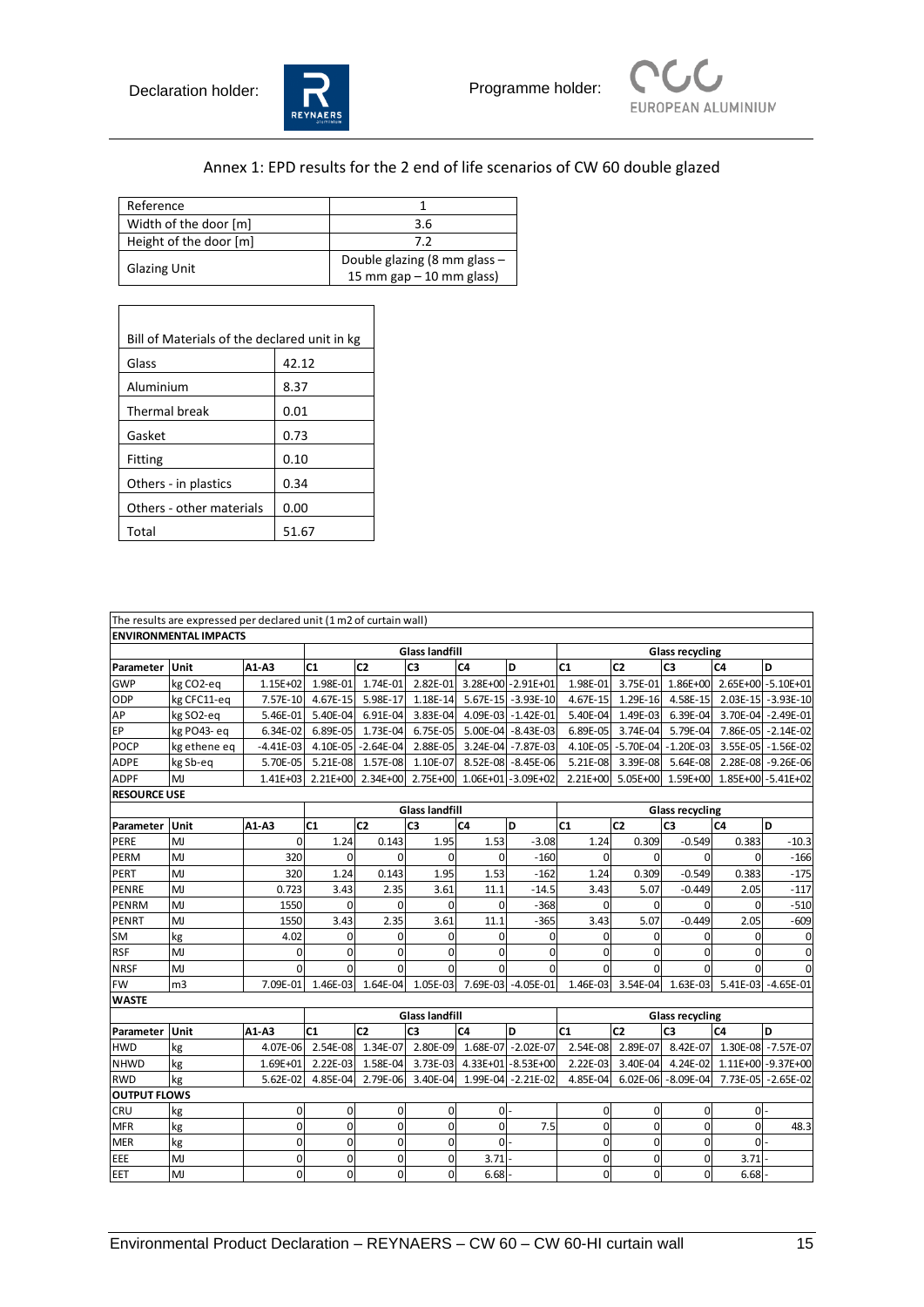$\mathsf{r}$ 





## Annex 2: EPD results for the 2 end of life scenarios of CW 60-HI double glazed

| Reference              |                            |
|------------------------|----------------------------|
| Width of the door [m]  | 3.6                        |
| Height of the door [m] | 72                         |
|                        | Double glazing (8 mm glass |
| <b>Glazing Unit</b>    | $-15$ mm gap $-10$ mm      |
|                        | glass)                     |

| Bill of Materials of the declared unit in kg |       |  |  |  |  |  |  |
|----------------------------------------------|-------|--|--|--|--|--|--|
| Glass                                        | 42.12 |  |  |  |  |  |  |
| Aluminium                                    | 8.37  |  |  |  |  |  |  |
| Thermal break                                | 0.01  |  |  |  |  |  |  |
| Gasket                                       | 0.60  |  |  |  |  |  |  |
| Fitting                                      | 0.10  |  |  |  |  |  |  |
| Others - in plastics                         | 0.03  |  |  |  |  |  |  |
| Others - other materials                     | 0.00  |  |  |  |  |  |  |
| Total                                        | 51.23 |  |  |  |  |  |  |

|                     | The results are expressed per declared unit (1 m2 of curtain wall) |              |                       |                       |                |                                      |                     |                        |                        |                |                              |                     |
|---------------------|--------------------------------------------------------------------|--------------|-----------------------|-----------------------|----------------|--------------------------------------|---------------------|------------------------|------------------------|----------------|------------------------------|---------------------|
|                     | <b>ENVIRONMENTAL IMPACTS</b>                                       |              |                       |                       |                |                                      |                     |                        |                        |                |                              |                     |
|                     |                                                                    |              |                       | <b>Glass landfill</b> |                |                                      |                     | <b>Glass recycling</b> |                        |                |                              |                     |
| Parameter           | Unit                                                               | A1-A3        | C <sub>1</sub>        | C <sub>2</sub>        | C <sub>3</sub> | C <sub>4</sub>                       | D                   | C <sub>1</sub>         | C <sub>2</sub>         | C <sub>3</sub> | C <sub>4</sub>               | D                   |
| <b>GWP</b>          | kg CO2-eq                                                          | 114          | 0.197                 | 0.167                 | 0.269          | 2.24                                 | $-28.9$             | $1.97E-01$             | 3.69E-01               |                | 1.85E+00  1.61E+00 -5.07E+01 |                     |
| ODP                 | kg CFC11-eq                                                        | $6.92E - 10$ | 4.67E-15              | 5.77E-17              | $1.12E-14$     |                                      | 3.91E-15 - 3.93E-10 | 4.67E-15               | $1.27E-16$             |                | 4.01E-15 2.71E-16 -3.93E-10  |                     |
| AP                  | kg SO2-eq                                                          | 5.44E-01     | 5.39E-04              | 6.67E-04              | 3.64E-04       |                                      | 3.89E-03 -1.42E-01  | 5.39E-04               | 1.47E-03               | 6.20E-04       |                              | 1.64E-04 - 2.48E-01 |
| EP                  | kg PO43-eq                                                         | 6.31E-02     | 6.86E-05              | 1.67E-04              | $6.42E-05$     |                                      | 4.58E-04 -8.38E-03  | 6.86E-05               | 3.68E-04               | 5.75E-04       |                              | 3.65E-05 - 2.13E-02 |
| <b>POCP</b>         | kg ethene eq                                                       | $-4.73E-03$  | 4.09E-05              | $-2.55E-04$           | $2.75E-05$     |                                      | 3.03E-04 - 7.83E-03 |                        | 4.09E-05 -5.61E-04     | $-1.20E-03$    |                              | 1.49E-05 - 1.56E-02 |
| <b>ADPE</b>         | kg Sb-eq                                                           | 5.66E-05     | 5.20E-08              | 1.51E-08              | 1.05E-07       |                                      | 6.60E-08 -8.40E-06  | 5.20E-08               | 3.34E-08               | 5.10E-08       |                              | 3.58E-09 -9.21E-06  |
| <b>ADPF</b>         | MJ                                                                 | 1380         | 2.2                   | 2.26                  | 2.62           | 9.15                                 | $-305$              | 2.20E+00               | 4.97E+00               | 1.46E+00       |                              | 3.80E-01 - 5.38E+02 |
| <b>RESOURCE USE</b> |                                                                    |              |                       |                       |                |                                      |                     |                        |                        |                |                              |                     |
|                     |                                                                    |              | <b>Glass landfill</b> |                       |                |                                      |                     |                        | <b>Glass recycling</b> |                |                              |                     |
| Parameter           | Unit                                                               | A1-A3        | C1                    | C <sub>2</sub>        | C <sub>3</sub> | C <sub>4</sub>                       | D                   | C1                     | C <sub>2</sub>         | C <sub>3</sub> | C <sub>4</sub>               | D                   |
| PERE                | MJ                                                                 | $\Omega$     | 1.24                  | 0.138                 | 1.85           | 1.22                                 | $-2.13$             | 1.24                   | 0.304                  | $-0.642$       | 0.0665                       | $-9.32$             |
| PERM                | MJ                                                                 | 316          | 0                     | 0                     | $\mathbf 0$    | 0                                    | $-160$              | 0                      | 0                      | $\mathbf 0$    | 0                            | $-166$              |
| PERT                | MJ                                                                 | 316          | 1.24                  | 0.138                 | 1.85           | 1.22                                 | $-161$              | 1.24                   | 0.304                  | $-0.642$       | 0.0665                       | $-174$              |
| PENRE               | MJ                                                                 | 0.723        | 3.43                  | 2.26                  | 3.43           | 9.51                                 | $-9.82$             | 3.43                   | 4.99                   | $-0.623$       | 0.427                        | $-112$              |
| PENRM               | MJ                                                                 | 1520         | $\Omega$              | 0                     | 0              | $\Omega$                             | $-368$              | $\Omega$               | 0                      | $\Omega$       | O                            | $-510$              |
| <b>PENRT</b>        | MJ                                                                 | 1520         | 3.43                  | 2.26                  | 3.43           | 9.51                                 | $-360$              | 3.43                   | 4.99                   | $-0.623$       | 0.427                        | $-604$              |
| SM                  | kg                                                                 | 4.02         | $\mathbf 0$           | 0                     | $\mathbf 0$    | $\Omega$                             | $\Omega$            | 0                      | 0                      | 0              | $\Omega$                     | $\pmb{0}$           |
| <b>RSF</b>          | MJ                                                                 | $\mathbf 0$  | $\mathbf 0$           | $\mathbf 0$           | $\overline{0}$ | $\mathbf 0$                          | $\mathbf 0$         | $\mathbf 0$            | $\mathbf 0$            | 0              | $\Omega$                     | $\mathbf 0$         |
| <b>NRSF</b>         | MJ                                                                 | $\Omega$     | $\Omega$              | $\Omega$              | $\Omega$       | $\Omega$                             | $\Omega$            | $\Omega$               | $\Omega$               | $\Omega$       | $\Omega$                     | $\mathbf 0$         |
| <b>FW</b>           | m <sub>3</sub>                                                     | 7.03E-01     | 1.46E-03              | 1.58E-04              |                | 9.99E-04 5.58E-03 -4.04E-01          |                     | 1.46E-03               | 3.48E-04               | 1.58E-03       |                              | 3.29E-03 -4.64E-01  |
| <b>WASTE</b>        |                                                                    |              |                       |                       |                |                                      |                     |                        |                        |                |                              |                     |
|                     |                                                                    |              | <b>Glass landfill</b> |                       |                |                                      |                     | <b>Glass recycling</b> |                        |                |                              |                     |
| Parameter           | Unit                                                               | A1-A3        | C <sub>1</sub>        | C <sub>2</sub>        | C <sub>3</sub> | C <sub>4</sub>                       | b                   | C <sub>1</sub>         | C <sub>2</sub>         | C <sub>3</sub> | C <sub>4</sub>               | lD.                 |
| <b>HWD</b>          | kg                                                                 | 3.60E-06     | $2.51E-08$            | 1.29E-07              |                | 2.67E-09 1.58E-07 - 2.00E-07         |                     | $2.51E-08$             | 2.84E-07               | 8.42E-07       | 2.85E-09                     | $-7.6E-07$          |
| <b>NHWD</b>         | kg                                                                 | 1.69E+01     | 2.22E-03              |                       |                | 1.52E-04 3.55E-03 4.27E+01 -8.53E+00 |                     | 0.00222                | 0.000335               | 0.0422         | 0.564                        | $-9.37$             |
| <b>RWD</b>          | kg                                                                 | 5.51E-02     | 4.85E-04              | 2.69E-06              | $3.23E-04$     |                                      | 1.40E-04 - 2.17E-02 | 0.000485               | 5.93E-06               | $-0.00083$     | 1.85E-05                     | $-0.0262$           |
| <b>OUTPUT FLOWS</b> |                                                                    |              |                       |                       |                |                                      |                     |                        |                        |                |                              |                     |
| CRU                 | kg                                                                 | $\mathbf 0$  | $\mathbf 0$           | $\mathbf 0$           | $\overline{0}$ | $0 -$                                |                     | $\mathbf{0}$           | $\mathbf 0$            | $\mathbf 0$    | $0 -$                        |                     |
| <b>MFR</b>          | kg                                                                 | $\mathbf 0$  | 0                     | 0                     | $\mathbf 0$    | 0                                    | 7.5                 | 0                      | 0                      | 0              | 0                            | 48.3                |
| <b>MER</b>          | kg                                                                 | $\mathbf 0$  | 0                     | 0                     | $\mathbf 0$    | $\Omega$                             |                     | 0                      | 0                      | $\mathbf 0$    | $0 -$                        |                     |
| EEE                 | MJ                                                                 | $\mathbf 0$  | 0                     | 0                     | $\mathbf 0$    | 2.59                                 |                     | 0                      | 0                      | 0              | $2.59 -$                     |                     |
| EET                 | MJ                                                                 | $\Omega$     | 0                     | 0                     | $\mathbf 0$    | 4.63                                 |                     | 0                      | 0                      | $\Omega$       | 4.63                         |                     |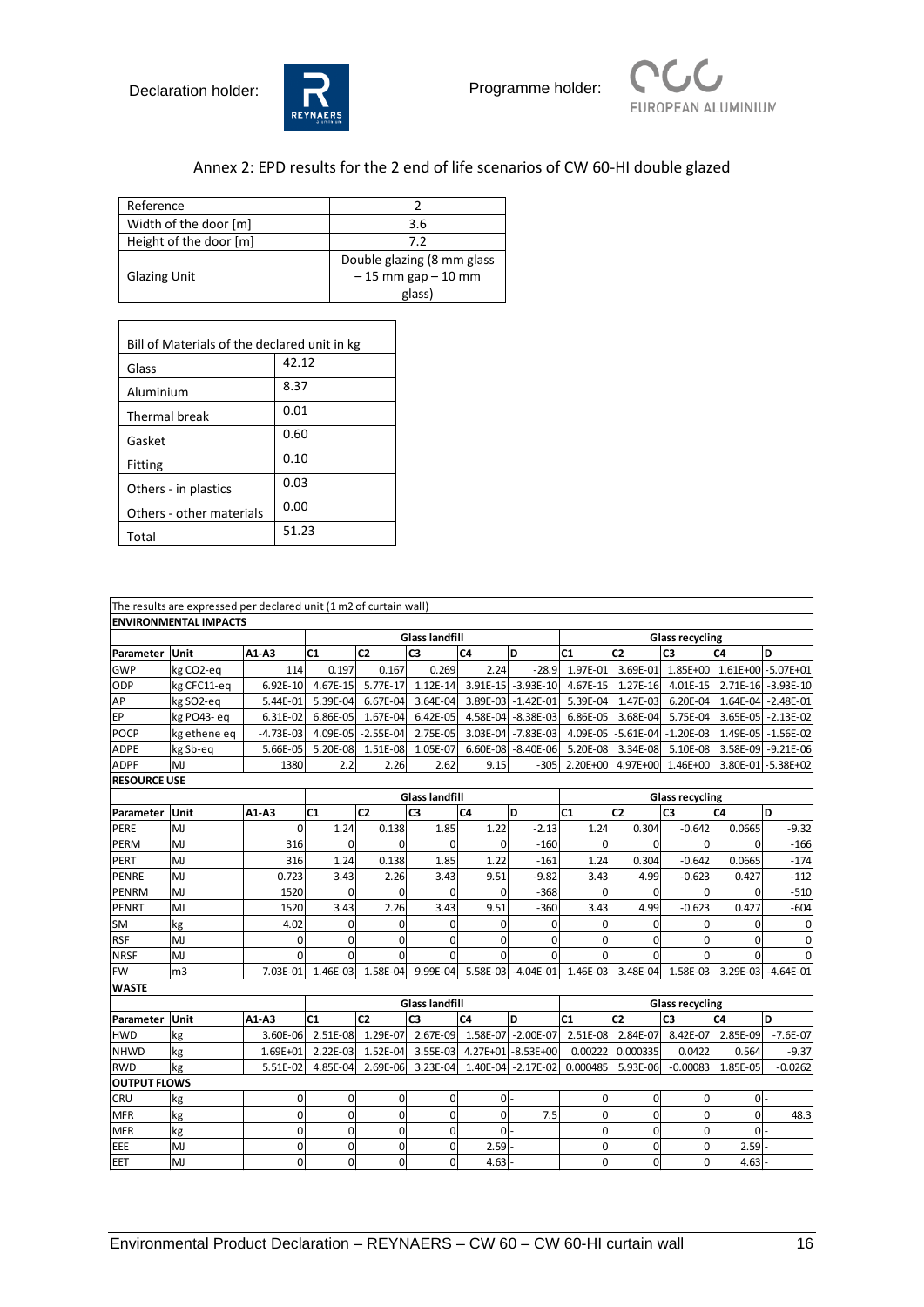



## Annex 3: EPD results for the 2 end of life scenarios of CW 60-HI triple glazed

| Reference              |                                                      |
|------------------------|------------------------------------------------------|
| Width of the door [m]  | 3.6                                                  |
| Height of the door [m] | 72                                                   |
|                        | Triple glazing (10 mm                                |
| <b>Glazing Unit</b>    | $glass - 15$ mm $gap - 8$<br>$mm$ glass $-15$ mm gap |
|                        | $-10$ mm glass)                                      |

| Bill of Materials of the declared unit in kg<br>65.52<br>Glass |       |  |  |  |  |  |  |  |
|----------------------------------------------------------------|-------|--|--|--|--|--|--|--|
| Aluminium                                                      | 8.59  |  |  |  |  |  |  |  |
| Thermal break                                                  | 0.01  |  |  |  |  |  |  |  |
| Gasket                                                         | 0.73  |  |  |  |  |  |  |  |
| Fitting                                                        | 0.18  |  |  |  |  |  |  |  |
| Others - in plastics                                           | 0.05  |  |  |  |  |  |  |  |
| Others - other materials                                       | 0.00  |  |  |  |  |  |  |  |
| Total                                                          | 75.07 |  |  |  |  |  |  |  |

|                     | The results are expressed per declared unit (1 m2 of curtain wall) |                |                       |                      |                       |                                       |                       |                        |                |                                |                             |                             |
|---------------------|--------------------------------------------------------------------|----------------|-----------------------|----------------------|-----------------------|---------------------------------------|-----------------------|------------------------|----------------|--------------------------------|-----------------------------|-----------------------------|
|                     | <b>ENVIRONMENTAL IMPACTS</b>                                       |                |                       |                      |                       |                                       |                       |                        |                |                                |                             |                             |
|                     |                                                                    |                |                       |                      | <b>Glass landfill</b> |                                       |                       | <b>Glass recycling</b> |                |                                |                             |                             |
| Parameter           | Unit                                                               | $A1-A3$        | C1                    | C <sub>2</sub>       | C <sub>3</sub>        | C <sub>4</sub>                        | ١D                    | C1                     | C <sub>2</sub> | C <sub>3</sub>                 | C <sub>4</sub>              | D                           |
| <b>GWP</b>          | kg CO2-eg                                                          | 151            | 0.212                 | 0.227                | 0.282                 | 2.93                                  | $-29.8$               | 2.12E-01               | $5.41E-01$     |                                | 2.74E+00 1.96E+00 -6.51E+01 |                             |
| ODP                 | kg CFC11-eq                                                        | 7.10E-10       | 4.68E-15              | 7.83E-17             |                       | 1.18E-14 5.98E-15 -4.03E-10           |                       | 4.68E-15               | 1.86E-16       |                                |                             | 5.58E-16 3.17E-16 -4.03E-10 |
| AP                  | kg SO2-eq                                                          | 7.12E-01       | 5.90E-04              | 9.06E-04             | 3.82E-04              |                                       | 5.98E-03 - 1.46E-01   | 5.90E-04               | 2.15E-03       | 7.81E-04                       |                             | 1.90E-04 - 3.18E-01         |
| EP                  | kg PO43-eq                                                         | $9.12E-02$     | 8.07E-05              | 2.27E-04             | $6.74E-05$            |                                       | 6.98E-04 -8.64E-03    | 8.07E-05               | $5.39E-04$     | 8.63E-04                       |                             | 4.30E-05 - 2.95E-02         |
| POCP                | kg ethene eq                                                       | $-2.43E-03$    | 4.60E-05              | $-3.46E-04$ 2.88E-05 |                       |                                       | 4.66E-04 -8.07E-03    |                        |                | 4.60E-05 - 8.23E-04 - 1.89E-03 |                             | 1.74E-05 - 2.06E-02         |
| <b>ADPE</b>         | kg Sb-eq                                                           | $9.24E-05$     | 5.33E-08              | 2.06E-08             | 1.10E-07              |                                       | $1.01E-07 - 1.01E-05$ | 5.33E-08               | 4.89E-08       | 2.63E-08                       |                             | 4.17E-09 - 1.14E-05         |
| <b>ADPF</b>         | MJ                                                                 | 1820           | 2.4                   | 3.07                 | 2.75                  | 14.1                                  | $-315$                | 2.4                    | 7.29           | 0.951                          | 0.44                        | $-691$                      |
| <b>RESOURCE USE</b> |                                                                    |                |                       |                      |                       |                                       |                       |                        |                |                                |                             |                             |
|                     |                                                                    |                |                       |                      | <b>Glass landfill</b> |                                       |                       |                        |                | <b>Glass recycling</b>         |                             |                             |
| Parameter           | Unit                                                               | A1-A3          | C1                    | C <sub>2</sub>       | C <sub>3</sub>        | C <sub>4</sub>                        | D                     | C <sub>1</sub>         | C <sub>2</sub> | C <sub>3</sub>                 | C <sub>4</sub>              | D                           |
| PERE                | MJ                                                                 | $\Omega$       | 1.25                  | 0.187                | 1.95                  | 1.87                                  | $-2.59$               | 1.25                   | 0.445          | $-1.94$                        | 0.0777                      | $-14.2$                     |
| <b>PERM</b>         | MJ                                                                 | 355            | $\mathbf 0$           | $\mathbf 0$          | $\Omega$              | $\mathbf 0$                           | $-164$                | $\mathbf{0}$           | $\Omega$       | $\Omega$                       | $\Omega$                    | $-174$                      |
| PERT                | MJ                                                                 | 355            | 1.25                  | 0.187                | 1.95                  | 1.87                                  | $-165$                | 1.25                   | 0.445          | $-1.94$                        | 0.0777                      | $-187$                      |
| PENRE               | MJ                                                                 | 0.723          | 3.62                  | 3.08                 | 3.61                  | 14.6                                  | $-12.1$               | 3.62                   | 7.31           | $-2.71$                        | 0.496                       | $-177$                      |
| PENRM               | MJ                                                                 | 1980           | 0                     | $\Omega$             | $\Omega$              | $\Omega$                              | $-378$                | 0                      | $\Omega$       | 0                              | $\Omega$                    | $-607$                      |
| <b>PENRT</b>        | MJ                                                                 | 1980           | 3.62                  | 3.08                 | 3.61                  | 14.6                                  | $-372$                | 3.62                   | 7.31           | $-2.71$                        | 0.496                       | $-766$                      |
| SM                  | kg                                                                 | 4.19           | $\Omega$              | $\Omega$             | $\mathbf 0$           | $\Omega$                              | 0                     | 0                      | $\Omega$       | $\Omega$                       | $\Omega$                    | $\mathbf 0$                 |
| <b>RSF</b>          | MJ                                                                 | $\mathbf 0$    | $\Omega$              | $\Omega$             | $\Omega$              | $\Omega$                              | $\Omega$              | $\Omega$               | $\Omega$       | $\Omega$                       | $\Omega$                    | $\mathbf 0$                 |
| <b>NRSF</b>         | MJ                                                                 | $\Omega$       | $\Omega$              | $\Omega$             | $\Omega$              | $\Omega$                              | $\Omega$              | $\Omega$               | $\Omega$       | $\Omega$                       | $\Omega$                    | $\Omega$                    |
| <b>FW</b>           | m <sub>3</sub>                                                     | 7.96E-01       | 1.47E-03              |                      |                       | 2.15E-04 1.05E-03 7.55E-03 -4.16E-01  |                       | 1.47E-03               | 5.10E-04       | 1.95E-03                       |                             | 3.99E-03 -5.13E-01          |
| <b>WASTE</b>        |                                                                    |                |                       |                      |                       |                                       |                       |                        |                |                                |                             |                             |
|                     |                                                                    |                | <b>Glass landfill</b> |                      |                       |                                       |                       | <b>Glass recycling</b> |                |                                |                             |                             |
| Parameter           | Unit                                                               | $A1-A3$        | C <sub>1</sub>        | C <sub>2</sub>       | C <sub>3</sub>        | C <sub>4</sub>                        | D                     | C <sub>1</sub>         | C <sub>2</sub> | C <sub>3</sub>                 | C <sub>4</sub>              | D                           |
| <b>HWD</b>          | kg                                                                 | 5.54E-06       | 3.62E-08              | 1.75E-07             |                       | 2.80E-09 2.44E-07 -2.10E-07           |                       | $3.62E-08$             | 4.17E-07       | 1.31E-06                       | 3.13E-09                    | $-1.1E-06$                  |
| <b>NHWD</b>         | kg                                                                 | 1.95E+01       | 2.23E-03              |                      |                       | 2.06E-04 3.73E-03 6.62E+01 - 8.76E+00 |                       | 0.00223                | 0.000491       | 0.0639                         | 0.599                       | $-10.1$                     |
| <b>RWD</b>          | kg                                                                 | 6.23E-02       | 4.85E-04              |                      | 3.65E-06 3.39E-04     |                                       | 2.12E-04 - 2.24E-02   | 0.000485               | 8.69E-06       | $-0.00145$                     | 2.21E-05                    | $-0.0296$                   |
| <b>OUTPUT FLOWS</b> |                                                                    |                |                       |                      |                       |                                       |                       |                        |                |                                |                             |                             |
| <b>CRU</b>          | kg                                                                 | $\overline{0}$ | 0                     | $\mathbf 0$          | 0                     | ol-                                   |                       | $\mathbf 0$            | $\overline{0}$ | $\mathbf 0$                    | $\overline{0}$              |                             |
| <b>MFR</b>          | kg                                                                 | $\mathbf 0$    | $\Omega$              | 0                    | 0                     | $\Omega$                              | 7.77                  | 0                      | 0              | $\Omega$                       | $\Omega$                    | 71.2                        |
| <b>MER</b>          | kg                                                                 | $\mathbf{0}$   | $\Omega$              | $\Omega$             | $\mathbf{0}$          | 0                                     |                       | $\mathbf{0}$           | 0l             | $\mathbf 0$                    | $\Omega$                    |                             |
| EEE                 | MJ                                                                 | $\mathbf 0$    | 0                     | 0                    | 0                     | 3.14                                  |                       | $\bf 0$                | $\mathbf{0}$   | $\Omega$                       | 3.14                        |                             |
| EET                 | MJ                                                                 | $\mathbf{0}$   | $\Omega$              | 0                    | $\Omega$              | 5.62                                  |                       | $\mathbf{0}$           | $\overline{0}$ | $\Omega$                       | 5.62                        |                             |